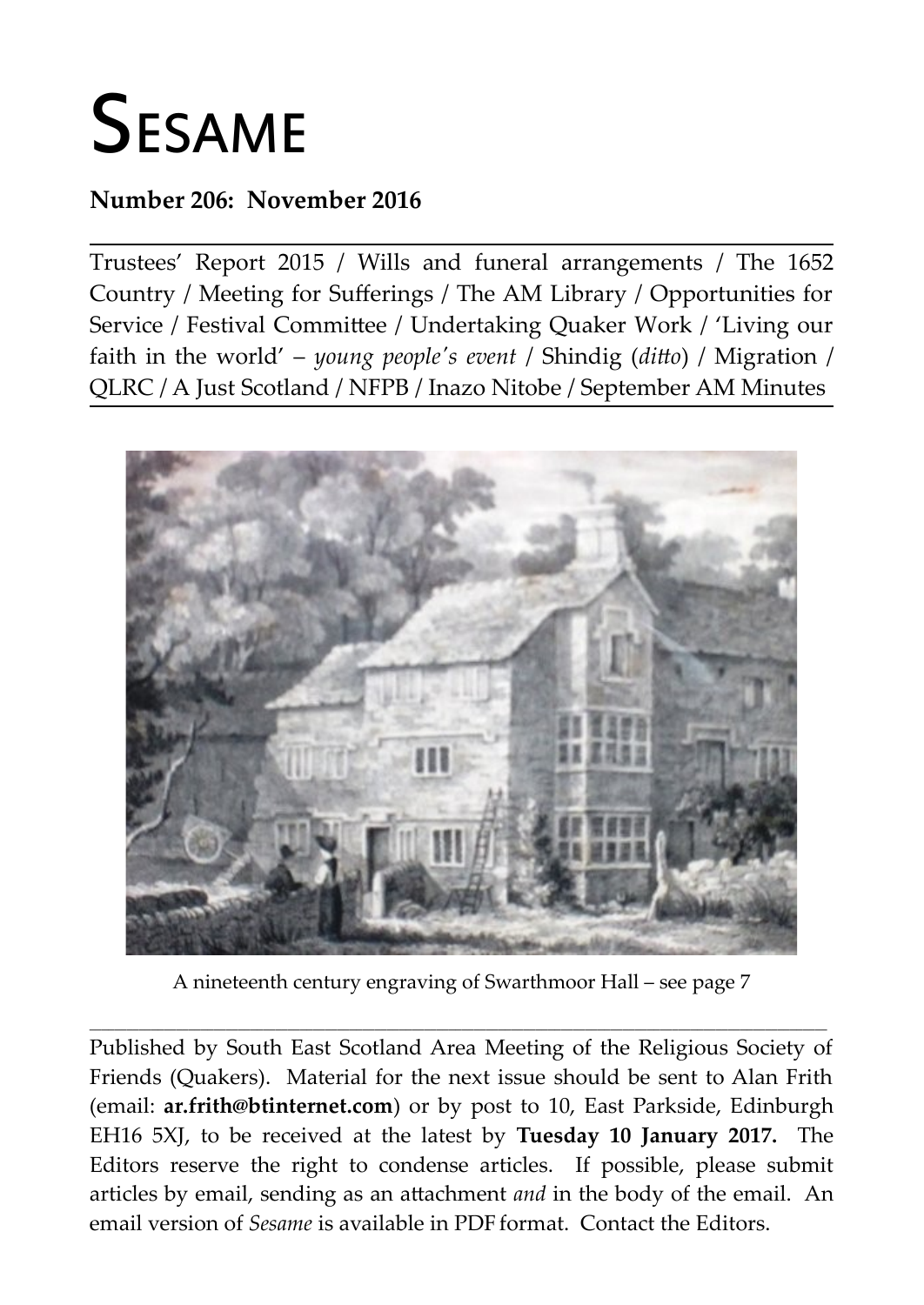2

# SOUTH EAST SCOTLAND AREA MEETING

The next Area Meeting will be held at the Quaker Meeting House, 7 Victoria Terrace, Edinburgh on Saturday 19 November 2016 at 11.00 am and finishing at about 4.30 pm. As usual tea and cake will be provided at the end of the meeting, but please remember to bring a packed lunch.

The recent Short-Term Review Group (STIR) identified one of the elements of Area Meeting as 'housekeeping', and, yes, we do have some of that to do at this meeting.

In small groups in a facilitated workshop session, we are going to discover our Spirit-given gifts and how we are putting them to use.

*One of the gifts we can give each other is to recognise and encourage each other's gifts and to be ready to hear when our own gifts are identified.* (Minute 34, BYM 2016)

Did your local meeting do anything for Quaker Week this year? If so, we should like to hear about it.

I hope to see you at Area Meeting, Friends.

**Elizabeth Allen** Clerk, South East Scotland Area Meeting

# **DRAFT AGENDA**

*Worship*

Introductions Minutes of last meeting, 18 September, 2016 Matters arising from minutes Membership matters Festival Committee report Appointments and release from service Representation at Quaker events Discovering our gifts Meeting for Sufferings report AM Library Area Meeting dates for 2017 Enquirers' weekend report What we did for Quaker week **Notices** Closing Minute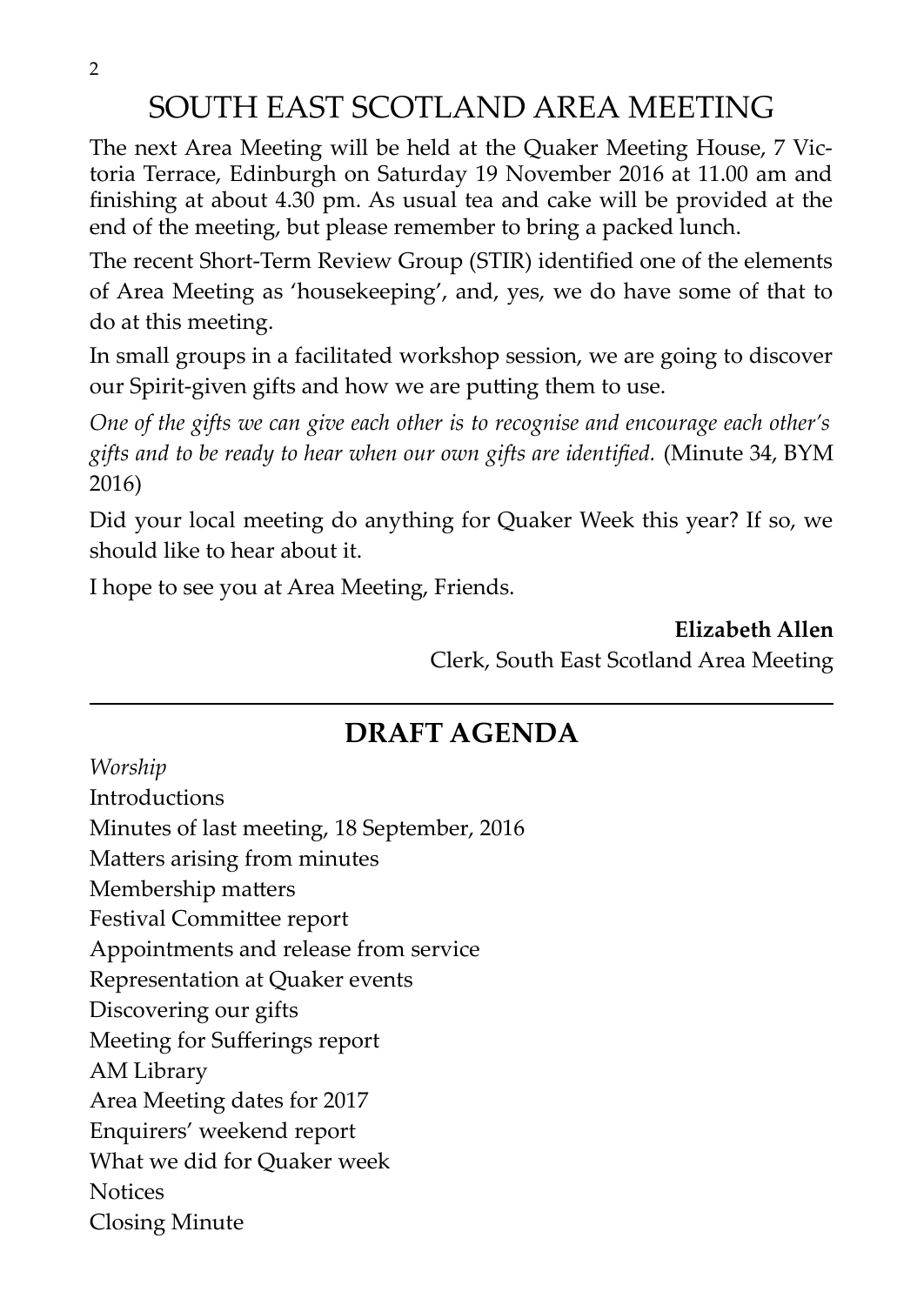# **The work of Area Meeting trustees**

*John Phillips and Mark Hutcheson reported to Area Meeting on 18 September 2016; this is an edited summary.*

#### **1. SESAM Report & Financial Statements 2015**

This was circulated to Friends before the meeting. The AM's formal report for 2015 had been agreed by the trustees, with financial statements (*i.e*. annual accounts) put together by the accountant who does general book-keeping, assisted by the AM treasurer's team. The presentation of both documents has to follow quite strict rules laid down by the Scottish charity regulator, OSCR, to whom we have to submit them each year. Following the presentation, Elizabeth Allen as AM clerk was authorised to sign them on the meeting's behalf.

#### **2. The Trustees' Report**

Those serving as trustees at the present time are:

| Kate Arnot (Polmont)         | Brian Mayes (C. Edinburgh)          |
|------------------------------|-------------------------------------|
| Ann Forsyth (C. Edinburgh)   | John Phillips, CLERK (C. Edinburgh) |
| John Harris ( <i>Kelso</i> ) | Rufus Reade (S. Edinburgh)          |
| Mark Hutcheson (Penicuik)    | David Somervell (S. Edinburgh)      |
| Liz Law (C. Edinburgh)       |                                     |

Trustees meet every three months to try to take care of all sorts of "business" matters, usually involving lots of background papers. Three items have a regular place on the agenda: issues brought by the Treasurer; matters to do with 7 Victoria Terrace; and matters to do with Kelso meeting house. By contrast, the items that come before AM in session are determined by the AM clerks and are designed to be of interest and of importance to all members of the AM.

The annual report aims to give an overview of the life of the AM over the past year, with emphasis on the ten worshipping communities that comprise the AM and on the matters that have occupied members of the AM during the year, as well as matters to do with the AM's financial situation. Copies of the Report and Accounts for 2015 can be obtained from John Phillips.

#### **3. Financial overview**

The Area Meeting's accounts combine information from all Local Meetings with that for the Area Meeting itself. The main sources of income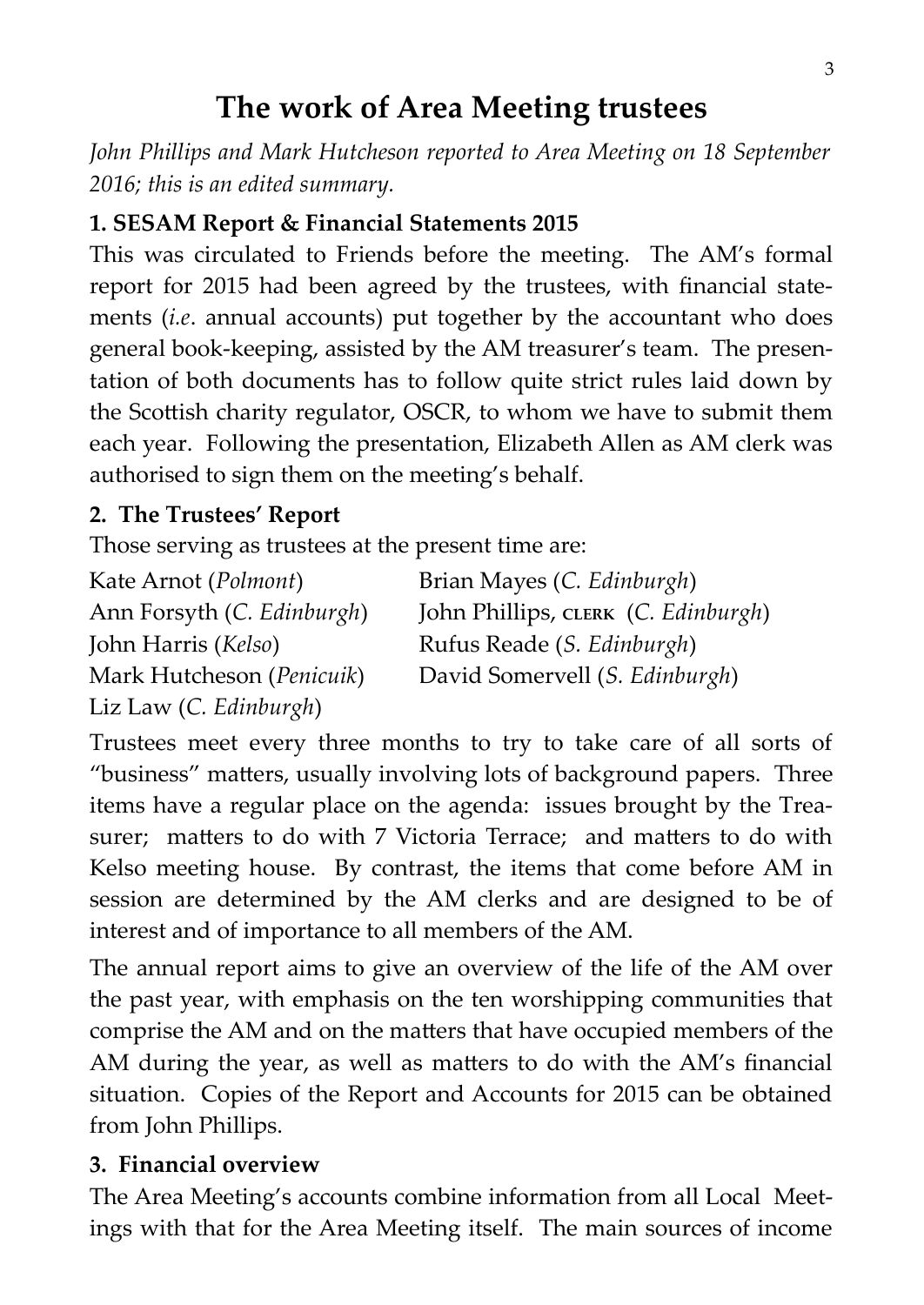are:

4

Donations from Members and Attenders (44%)

Legacies and grants (one main legacy was received in 2015) (17%) Income from the meeting houses (lettings, catering, sales, use as a Fringe venue) (32%)

Activities in Local Meetings (6%).

The main items of expenditure are:

Grants payable to external organisations (29%) Activities supported by AM and by LMs (11%) Salaries (26%), and the running costs of the meeting houses (25%) Various professional fees and insurance (9%).

**Income and expenditure**: In 2015, the income from donations and the legacy exceeded expenditure by £11,000. That seems very good, until one remembers that we received an exceptional legacy of £32,000, which we really ought to have saved (or "put into our AM reserves"), implying that actually our **expenditure exceeded our income** by £21,000, a situation that must not continue. There was a similar situation last year. Friends were asked: Can we manage to increase our regular income from donations; or, instead, decrease our expenditure?

**Our reserves** are still low following the windows work at Victoria Terrace, at around £25–30,000; ideally they should be at £100,000 to meet possible emergencies.

#### **4. Salaries and pensions**

We pay all employees the Living Wage or higher, including those who come in to clean the Edinburgh meeting house, and the AM is becoming accredited with the Living Wage Foundation. We are enrolling in a new pension scheme that is approved by the Pensions Regulator, so that all employees who choose can be enrolled in a pension to which the AM makes contributions.

#### **5. Donations made during 2015**

AM's major donations each year are to Britain Yearly Meeting, to support Quaker work and witness in the UK and abroad, and to General Meeting for Scotland, to support Quaker witness in Scotland, particularly the work of the Scottish Parliamentary Liaison Officer. Our donations to BYM have for several years fallen below the guideline sum set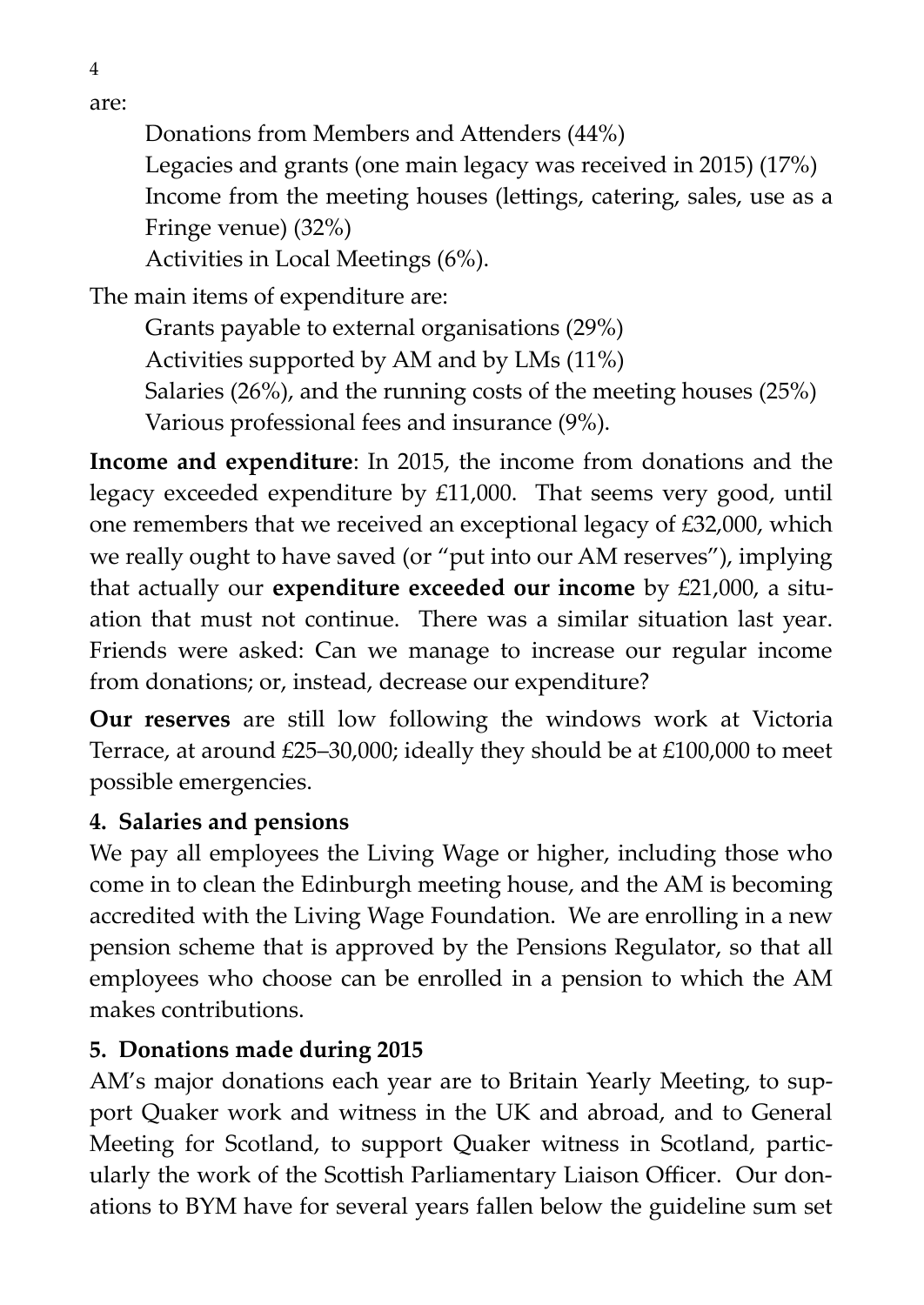for us – in 2015 we sent  $£27,904$  ( $£112$  per member), compared with the £38,000 that was requested. In future years BYM is likely to request around £50,000 for an Area Meeting of our size. We sent £6,186 to General Meeting in 2015 (£25 per member), and GM is also likely to request an increase. How can we encourage Friends in SE Scotland to increase their support for our Quaker work?

#### **6. Building work at 7 Victoria Terrace**

About two years ago our architect discovered signs of dampness on the highest rafters within the loft space at 7 Victoria Terrace, resulting from slight damage to the flat galvanised zinc roof – a small area above the slates that is rarely visited! It is thought to date from the 1950s, and it needs to be replaced using a lead covering. Trustees have been awarded a government grant of £47,000 to undertake this work.

#### **7. Building work at Kelso meeting house**

Like 7 Victoria Terrace, Kelso meeting house is owned by the Area Meeting. The timberwork of the windows urgently needs work, and the condition of the pointing (last redone years before we purchased the building) is damaging the stonework. Members of Kelso meeting are obtaining estimates for a phased programme of window replacement.

#### **8. Flats on the staircase at 6 Upper Bow**

There are five residential flats opening off the staircase at 6 Upper Bow. When AM bought the meeting house from the Boys' Brigade in 1987, we purchased the Top Flat for the use of our Wardens/Managers, and Flat 3F2 for the use of our Assistant Warden/Manager. The other three flats are owned by Quakers, with two of them currently occupied by Friends who are members of Central Edinburgh meeting. One of the one-bedroomed flats is likely to be put up for sale in the next few months and AM has been offered first refusal. Trustees would welcome hearing from any Friends about whether we should pursue an interest in this.

> **John Phillips** September 2016

*The relation of each to all, through God, is real, objective, existential. It is an eternal relationship which is shared in by every stick and stone and bird and beast and saint and sinner of the universe. On all the wooing love of God falls urgently, persuadingly.*

*Thomas R. Kelly, 1943*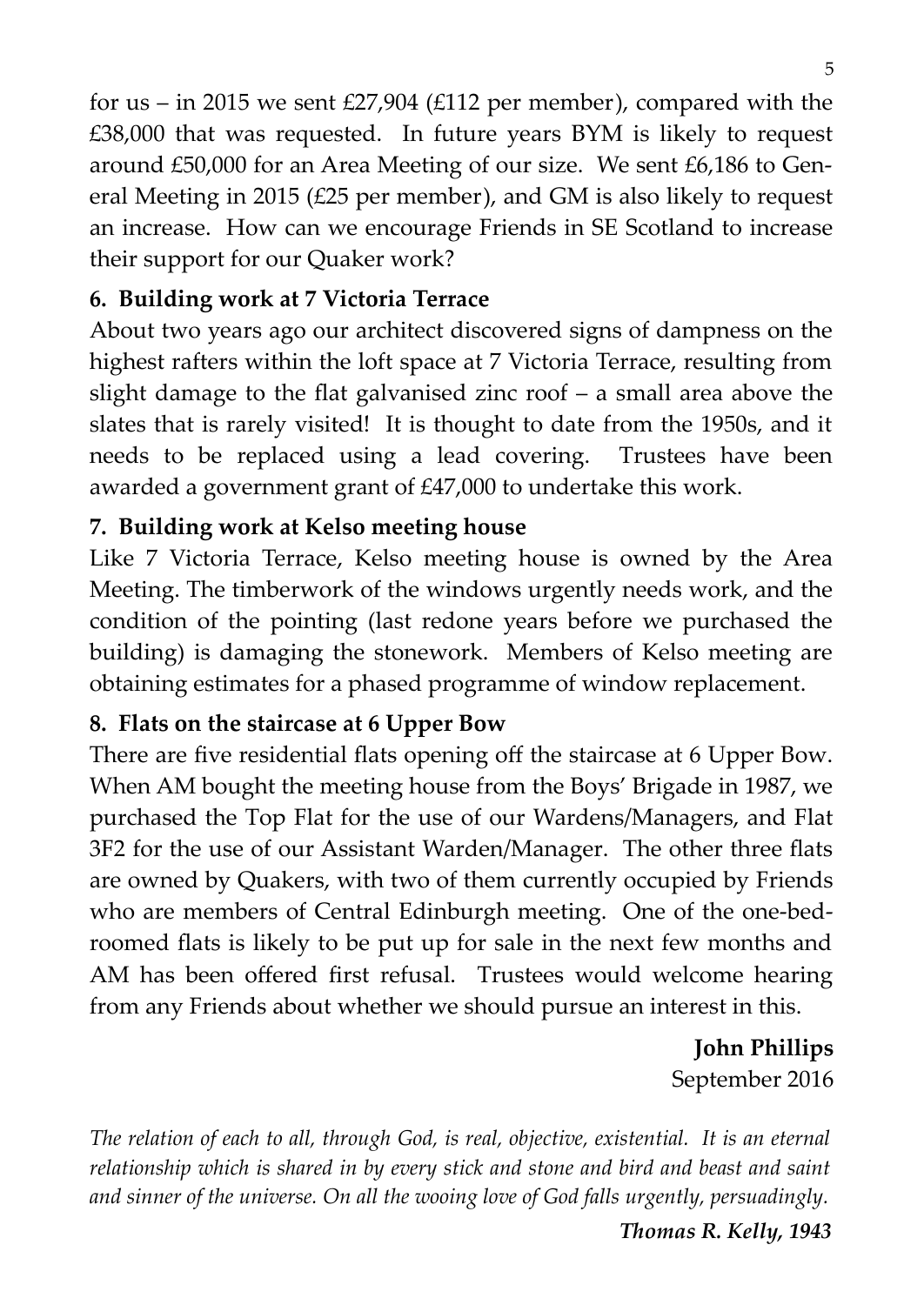# **Planning Ahead**

# *Writing your will. Thinking about your funeral.*

Elders feel it would be valuable to remind Friends how important it is to make a will, so that their wishes can be followed. It is also helpful for the family or friends after a death, when decisions have to be made rather quickly about the funeral – that they will know how you had wanted the funeral to be conducted – eventually!

Similarly, it is really helpful if a will has been written; even if it is quite short and straightforward. Those who are close to you are then completely clear about your wishes. There are funeral preference forms available in the meeting houses and also online on the Scottish Friends' website.

To find the form on the net, go to **quakerscotland.org** and then **Find a meeting** [at the top of the screen immediately below "*Quakers in Scotland*"]*;* select **South-East Scotland Area Meeting** [in the grey box on the right of the screen] and then click on the form in the box headed "Documents". (It is available as a PDF or a Word document.) There is a safe storage place in Edinburgh meeting house where a copy of your personally filled-in form in a sealed envelope can be kept. The convenor of the Quaker Funerals arrangements committee keeps a list of forms deposited. You can of course alter the document or write a new one as ideas or circumstances change.

Sometimes, especially when you are the only member of your family attached to Quakers, it is a help to those close to you to have clear guidelines of what matters particularly to you. You can ask a friend to help you or an overseer or elder. Members of the funerals committee can give advice and answer any questions you may have. The funerals preference form can look daunting but not everything is necessarily relevant to you anyway, and it might give you peace of mind that this task is done.

#### **Cathy Bell** and **Kerstin Phillips Members of the Funerals Committee**

*At 11.00 am on Monday 21 November, there will be a gathering at the Tontine Hotel, High St, Peebles EH45 8AJ to celebrate the life of Peter Norris, longstanding attender of Penicuik and Tweeddale meetings, who died on 29 October. All are welcome – for more details, contact Alison Moore, clerk, Tweeddale LM.*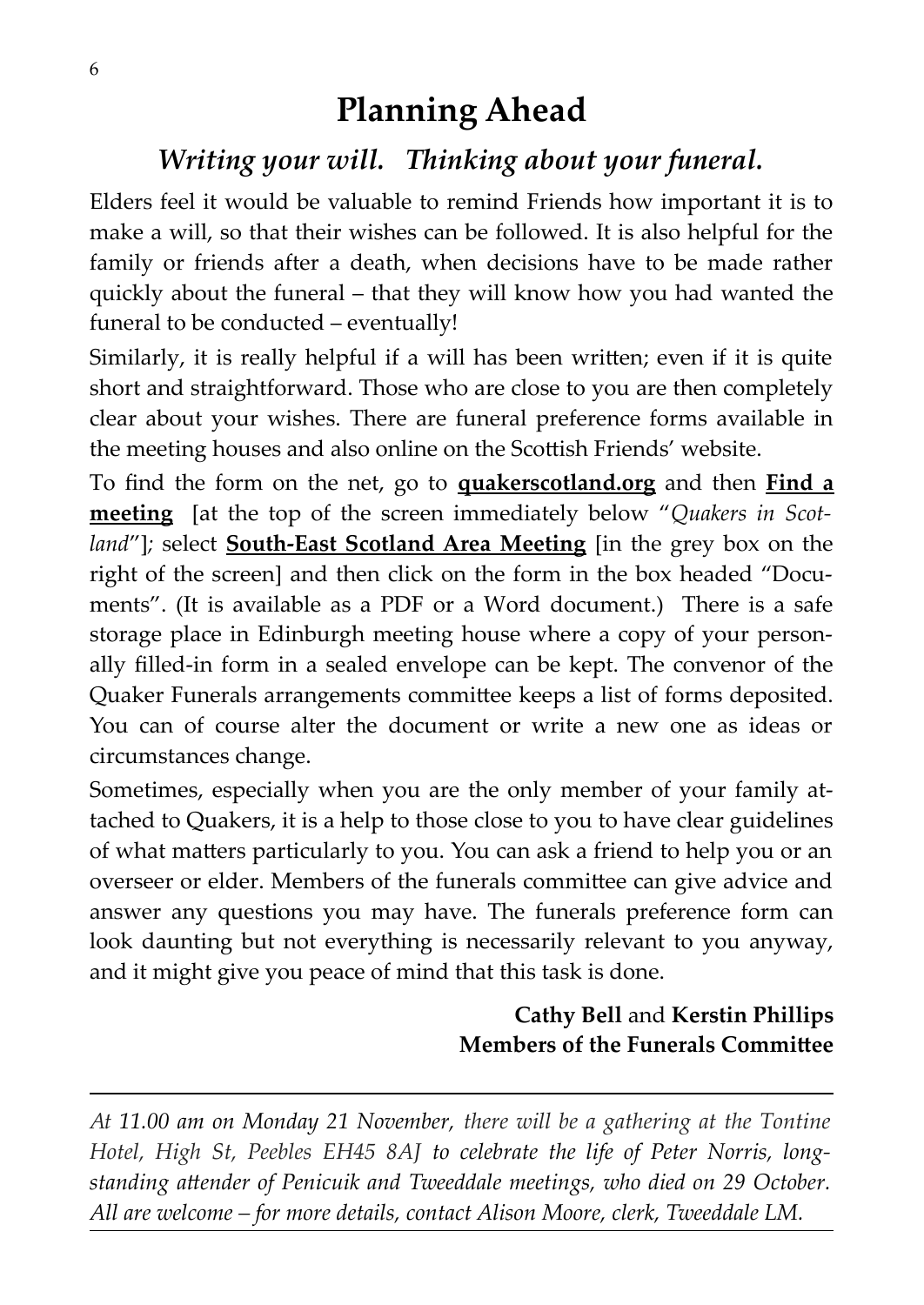### **In the footsteps of George Fox**

"And the power and the presence of the Lord being so much there with us [*at Swarthmoor Hall*], it was as a means to induce many, even from far, to come thither … " *Q.F. & P*. 22.22

We were nine, and we came nearly two hundred miles, but we might have described our reasons otherwise – relaxation after a period of stress, a rest from foreign holidays, a chance to go away with friends or pursue family history, a mild interest in Quaker history, a follow up to Wiston … Whatever our reasons, we arrived for our weekend at the Hall on Friday afternoon to a warm welcome by the staff.

Their plan for us was that we should visit places associated with George Fox's visit to the area in 1652. Day One was to Brigflatts Meeting House, with a talk by the warden, followed by Sedburgh parish church. The yew tree under which Fox preached is no longer there but his visit is recorded in a cross-stitched picture in the church. A picnic lunch on Firbank Fell came next. At Kendal we were welcomed again – this time with a short introduction to the Tapestry. The way 'home' was the old route from Kendal to Ulverston. Day Two was a guided tour of the Hall, followed by meeting for worship at Swarthmoor Meeting House. The afternoon destination was Pendle Hill. Although we parked half way up and had been assured that it was no more difficult than going upstairs, most of us sympathised with Fox's description of 'going up with much ado' and were content to let Sue and Tony represent us. We saw another early Meeting House at Settle, welcomed by the former warden.

On Monday morning we visited briefly the burial ground where Margaret Fell lies.

There seem to be regular opportunities for Young Friends to do this pilgrimage but I think we older Friends from Central Edinburgh felt we too gained from the experience.

#### **Rachel Frith**

*For information on booking, go to* **<http://www.swarthmoorhall.co.uk/>***or call* **01229 583204**. *Prices start from £39 per night for a single room or £48 for a double or twin; all rooms are en-suite and some have access to self-catering facilities. A fiveday version of the "In Fox's Footsteps" tour runs in May (8-12) and August (21-25) 2017, as well as short courses, conferences and retreats – see the website for details.*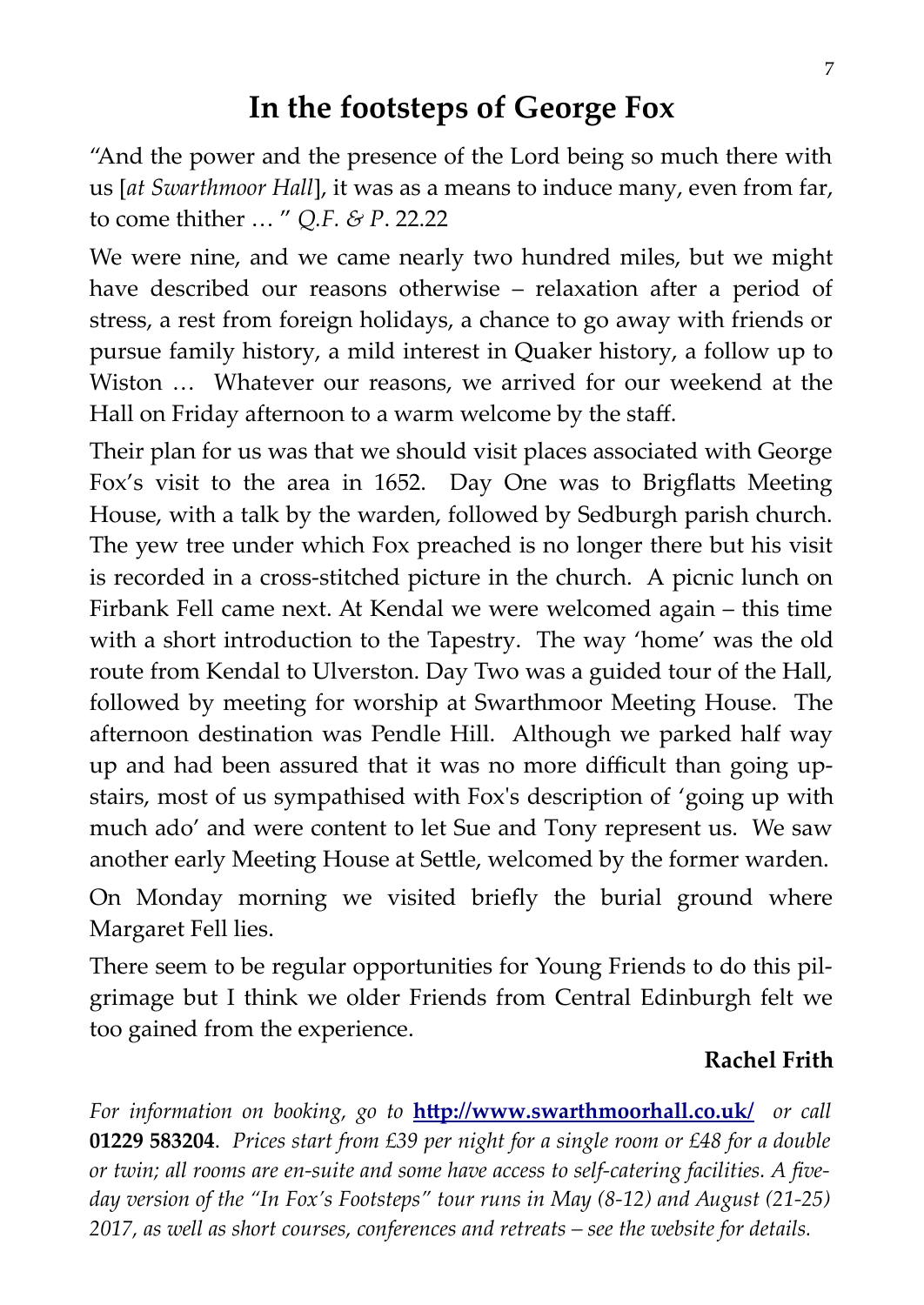# **Meeting for Sufferings, 1 October 2016**

This meeting was almost entirely taken up with information being shared with/*via* Meeting for Sufferings; what follows are a few summaries of things Friends may find interesting and which some may wish to pursue further.

All the papers for the meeting are available online at

 [http://www.quaker.org.uk/documents/mfs-october-agenda-papers](http://www.quaker.org.uk/documents/mfs-october-agenda-papers-) [package-2016-v1](http://www.quaker.org.uk/documents/mfs-october-agenda-papers-package-2016-v1)

where much more detailed information about these and other matters are available.

The new Clerk of Britain Yearly Meeting (Deborah Rowlands) and the Recording Clerk (Paul Parker) reported on a recent visit to Philadelphia and Baltimore Yearly Meetings, which was clearly a very valuable trip for all concerned. A few highlights:

- In response to a financial crunch and a wide-ranging review (sound familiar?), Philadelphia YM concluded "we can't go on the same way" and laid down *all* central committees, replacing them with a framework for time-limited efforts, called 'Collaboratives' and 'Sprints', largely carried out by Friends from constituent Area Meetings;
- Responses to racism (in the nation at large) and a lack of diversity (in the YM itself) were high on the agenda at Philadelphia, under the title *Undoing Racism*
- The situation of "Young Adult Friends" (YAF) (18--35ish) was a concern at both YMs, with the Epistle of YAF at Philadelphia describing anger and frustration at their marginalisation, leading to the creation of structures outside the 'official' ones:

<http://www.pym.org/pym-young-adult-friends-epistle-2016/>

We received our annual report from Quaker Peace & Social Witness Central Committee, presented by its Clerk Charlotte Seymour-Smith and by the relevant 'civil servant' Helen Drewery, now styled Head of Worship & Witness (see my July report for details on the restructuring of the staff at Friends House).

Mention was made of two new booklets on 'The New Economy', which are available via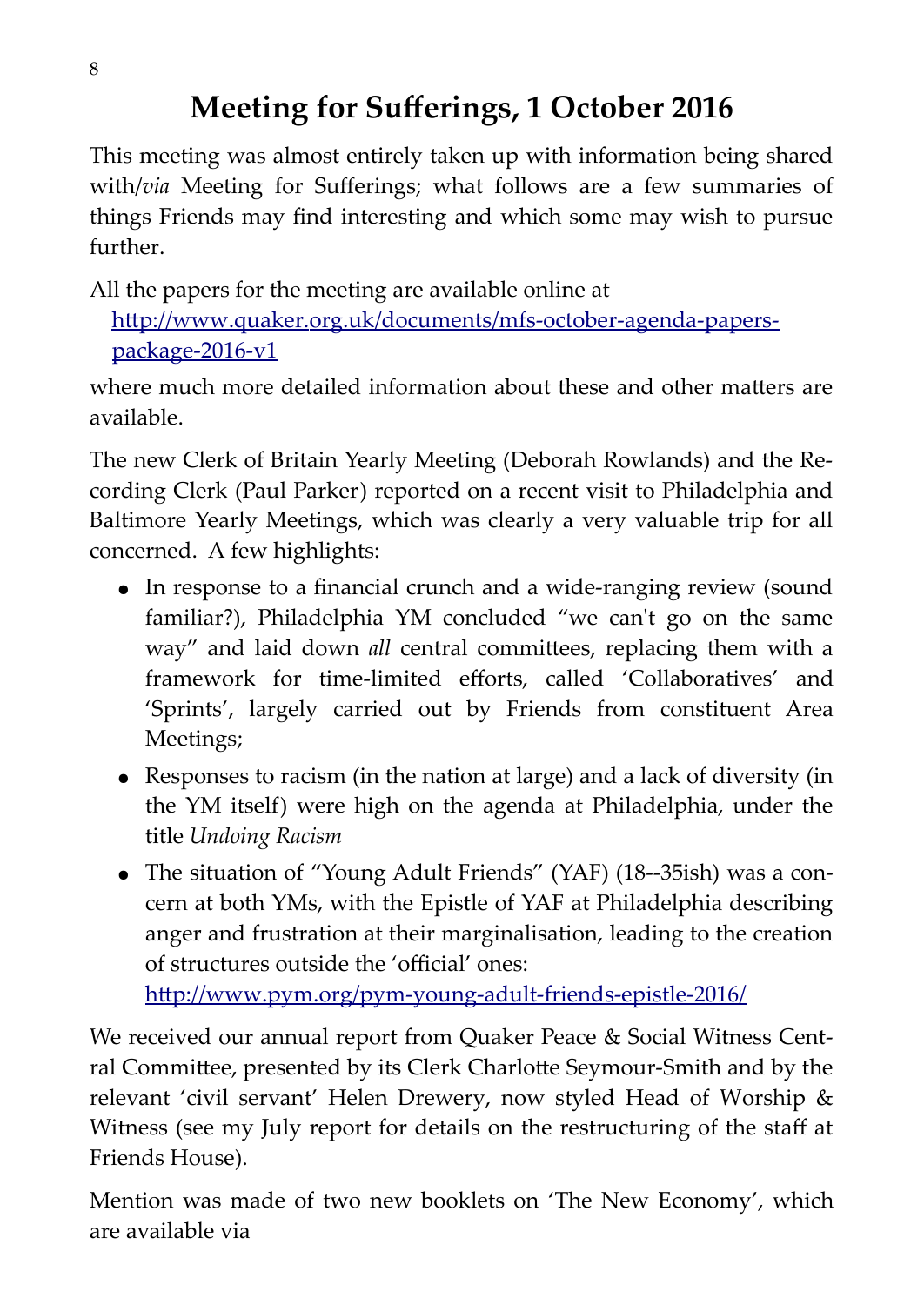<http://www.quaker.org.uk/our-work/economic-justice/new-economy>

and may be of interest to those looking for insight into what many Friends see as the failure of our current economic structures.

Some sobering remarks were offered about the Ecumenical Accompaniment Programme in Palestine and Israel (EAPPI): "EAPPI is an international World Council of Churches programme. EAPPI UK/Ireland is a joint project of church partners, implemented by QPSW." The situation in Israel/Palestine for Ecumenical Accompaniers is dire, under constant review, with careful risk management processes. "The problems [EAPPI] are having is a sign that it's successful."

QPSW, using legacy funding, is about to appoint someone to a one-year post from December tasked with identifying appropriate national-level work that is best *for us* in the areas of Forced Migration in general, and help for refugees in particular. They will liaise closely with Quaker Asylum and Refugee Network (QARN). Some actual actions, maybe, but mostly planning/reporting. For those Meetings and individuals wanting to do something *now*, the advice was to work through QARN.

I have previously reported on the Vibrancy project – this is now under way, but only south of the border. Four pilot 'local development workers' have been appointed for a year in Devon, Cornwall and West Somerset; the North West; Wales and Southern Marches; and Sussex, Surrey and Kent. Rachel Matthews is the Vibrancy in Meetings Programme Coordinator at Friends House. She described the goal of the exercise as supporting local meetings to thrive, defining vibrancy as "being full of life". See [http://www.woodbrooke.org.uk/pages/vibrancy\\_in\\_meetings.html](http://www.woodbrooke.org.uk/pages/vibrancy_in_meetings.html) for details.

Our attention was called to the Ammerdown Invitation, issued by an *adhoc* group including Friends who have some very interesting things to say about the nature of (national/worldwide) security and how to go about getting it. For an introduction as well as a detailed exposition see <http://rethinkingsecurity.org.uk/>[*The 'short' version of the Invitation was reprinted in* Sesame *198 (October 2015).*]

A minute from GM Scotland was received which raises important issues in connection with this AM's concern regarding militarism in schools. The granting by the previous Chancellor of the Exchequer of monies from fines levied against the banks to the Ministry of Defence for the introduction of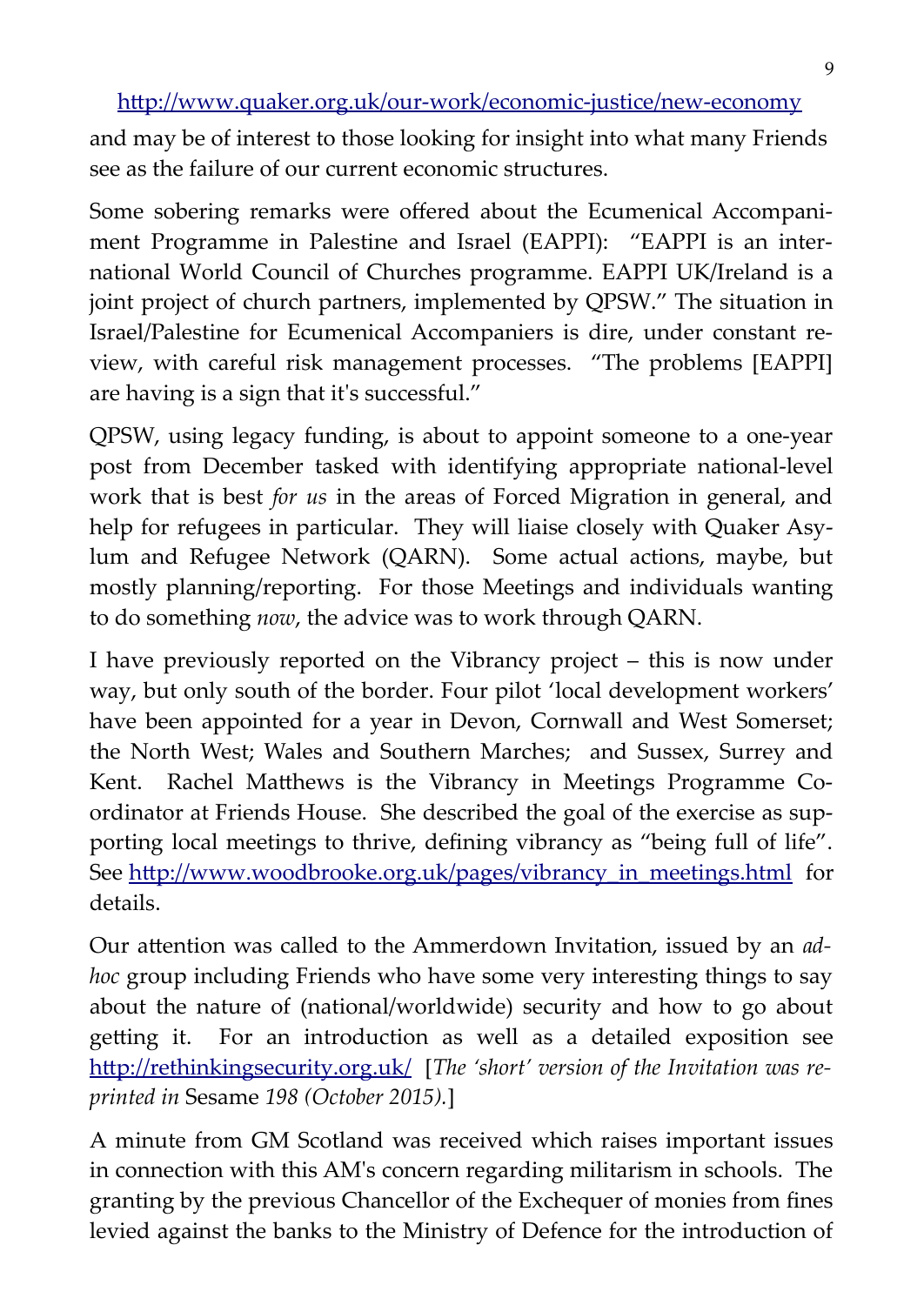cadet forces in 500 state schools throughout Britain bypasses Scottish oversight of education in Scotland, as well as parliamentary oversight by both Westminster and Holyrood.

This is particularly concerning (and may come as news to AM as it did to me), because it means that there is no straightforward way to ask the Scottish government/parliament for equal time, as it were, for peace education.

> **Henry S. Thompson**, South East Scotland AM representative

# THE AREA MEETING HAS A LIBRARY!

Many of you will know there an extensive library at the Meeting House at 7 Victoria Terrace. There are hundreds of books available for borrowing as well as reference books, magazines and journals.

To buy new books, withdraw unread ones and generally maintain the library there is a library committee appointed by Area Meeting. They are now about to retire – en masse! Many of these Friends have been working "lovingly" on our behalf for well over ten years.

The library is so full they can't get any more books in and feel a need to thin the stock. But also the nature of our Area Meeting has changed. Perhaps 30 years ago, more than 75 % of Friends lived in Edinburgh and frequented the Meeting House – either for meetings for worship, other meetings or events – so had the opportunity to borrow a book or two. We now have nine local meetings – six of which are beyond the city boundaries. Kelso has its own meeting house and library, and several local meetings have a small collection of books to borrow. Fewer Friends are using the library at Victoria Terrace and many of us use the Internet in a variety of ways – reading and buying online, or buying e-versions.

So this raises a number of questions: What is the library for? How can it be used to maximum effect for Friends? How do we make more space for new books? What new books? And most importantly – who is going to manage the library?

These questions will be brought before Area Meeting in November.

The library is currently looked after by Brenda McGovern, Jim Pym, Rhoda MacKenzie and Peter Arter. Don Stubbings is the treasurer.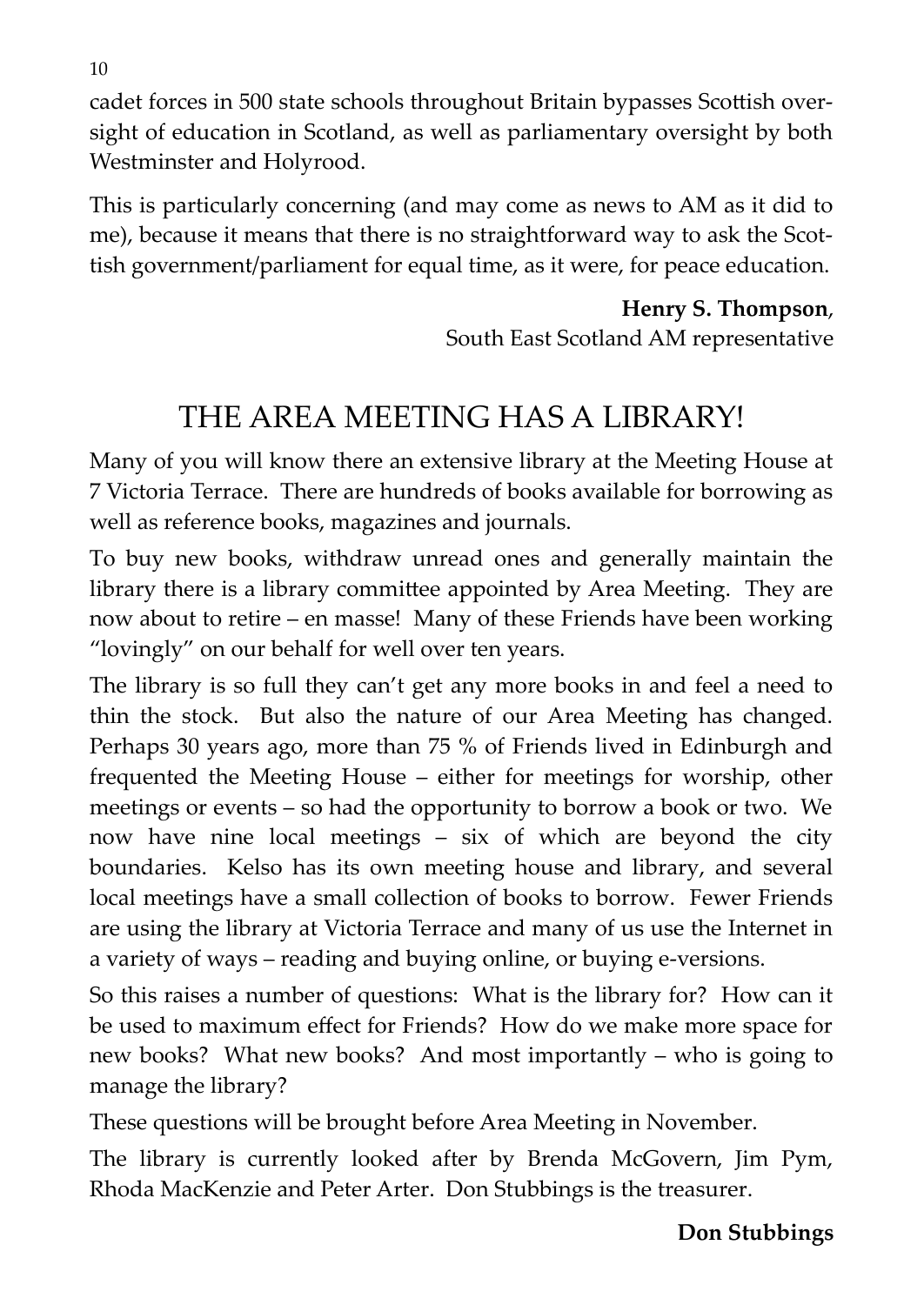# **OPPORTUNITIES FOR SERVICE IN AREA MEETING**

Quakers are a do-it-together Society. A thing get done only if we do it – and, I have to say, there is a lot to do. But, as the old saying goes, "many hands make light work". The job of finding Friends to do this work is given to the meeting's nominations committee, but recently we have been struggling. Some of the posts we are particularly keen on finding Friends for are:

- 1. Second Assistant Clerk of Area Meeting
- 2. Treasurer team members
- 3. Meeting House Management Committee
- 4. University Chaplain (central Edinburgh campus)
- 5. Festival Committee a convenor is especially needed
- 6. Library Committee

Perhaps you feel you would like to do one of these jobs or something entirely different. Why might you put your name forward?

One of the questions the STIR Group asked of committee members was "What do you enjoy about being on this committee?" Here are some of the answers:

- *It has been a trigger to become more involved, and has shifted my priorities, bringing me closer to the essence of "helping one another up with a tender hand"* [Isaac Penington, *Q.F. & P.* 10.01] *and stripping away unnecessary stuff.*
- *Making contact with people I don't know*
- *It is a spur to get to know people better, or keep in contact*
- *Meeting with and learning from other overseers. They teach me a lot.*
- *It has deepened my spirituality and I appreciate the Quaker business method more since becoming an elder.*
- *You always get more back than you put in.*
- *It provides an outlet for my business skills in the service of AM.*
- *I enjoy the sense that I'm freeing up other members of AM by doing the things they might not be interested in.*
- *Learning from others and the fellowship with them.*
- *I'm interested in buildings, not in their own right but for what they do for the people using them.*
- *It's part of my spiritual journey.*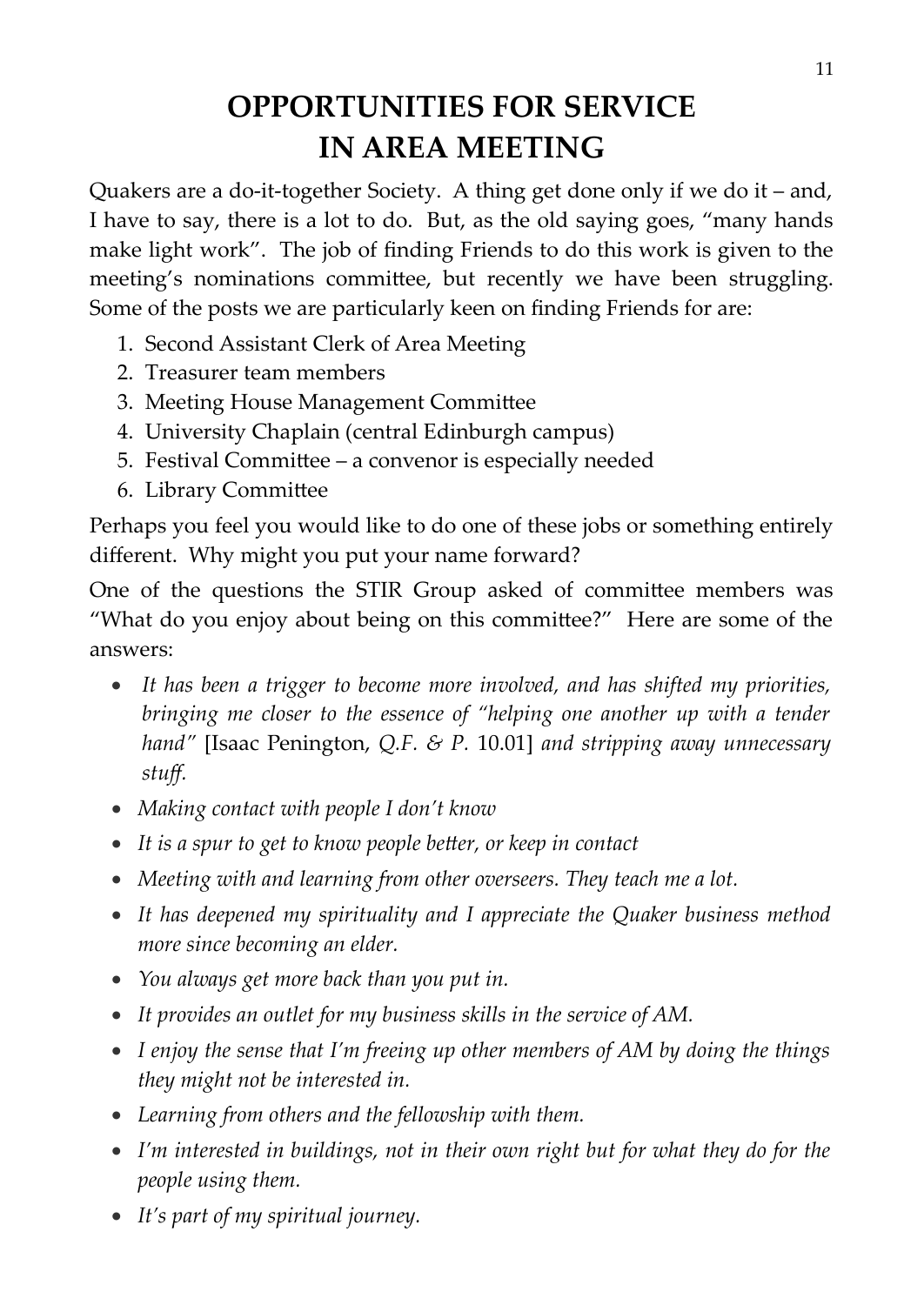- *It's a positive experience when meeting is gathered, a sense that it is moving forward in unity.*
- *It's a good fit between my skills/gifts and AM's needs*

The tasks to be done and the Friends doing them are in "Who does what in Area Meeting". This is updated quarterly. You should have been emailed a copy through SEScotlandAnnounce. If you feel you would like to be considered for a post, speak to a Friend who knows you well or to someone already involved with the committee / working group. They can suggest your name to Nominations Committee. If you feel you might like to do something but are not clear what that might be, speak directly to a member / correspondent on Nominations Committee.

#### **Don Stubbings**

# *The Show Must Go On!*

Every August, the Edinburgh Meeting House at 7 Victoria Terrace becomes Fringe Venue 40. Our involvement in the Edinburgh Festival is probably one of the biggest pieces of Quaker outreach anywhere in Britain: for many people, going to a show at Venue 40 or to our tea room is the first contact they will have had with Quakerism, and it gives us an opportunity to show the public a positive, lively and outgoing aspect of our Quaker identity; to engage with an entirely different section of the public from those who might use our premises during the rest of the year; and to support the creativity and talent of numerous artists and performers, many of whom come back to us year after year because they appreciate our venue and our way of operating.

The Edinburgh Festival only takes place over three weeks in August, but the Festival committee meets all year round, generally once a month, to undertake tasks such as planning and putting together the programme, discussing and accepting the possible acts and shows of the different companies that apply to perform at Venue 40; planning the running and supplying of the tea room; and selecting and communicating with the national volunteers who come to us every year to help us run the venue.

We would encourage you to think about joining the committee as well as considering the tasks which are time limited during the year and can be done without attending committee meetings. Some of these include:

- Preparing the agenda and convening meetings
- Working with the treasurers especially helpful during the Festival
- Training of volunteers to enable an effective running of the tearoom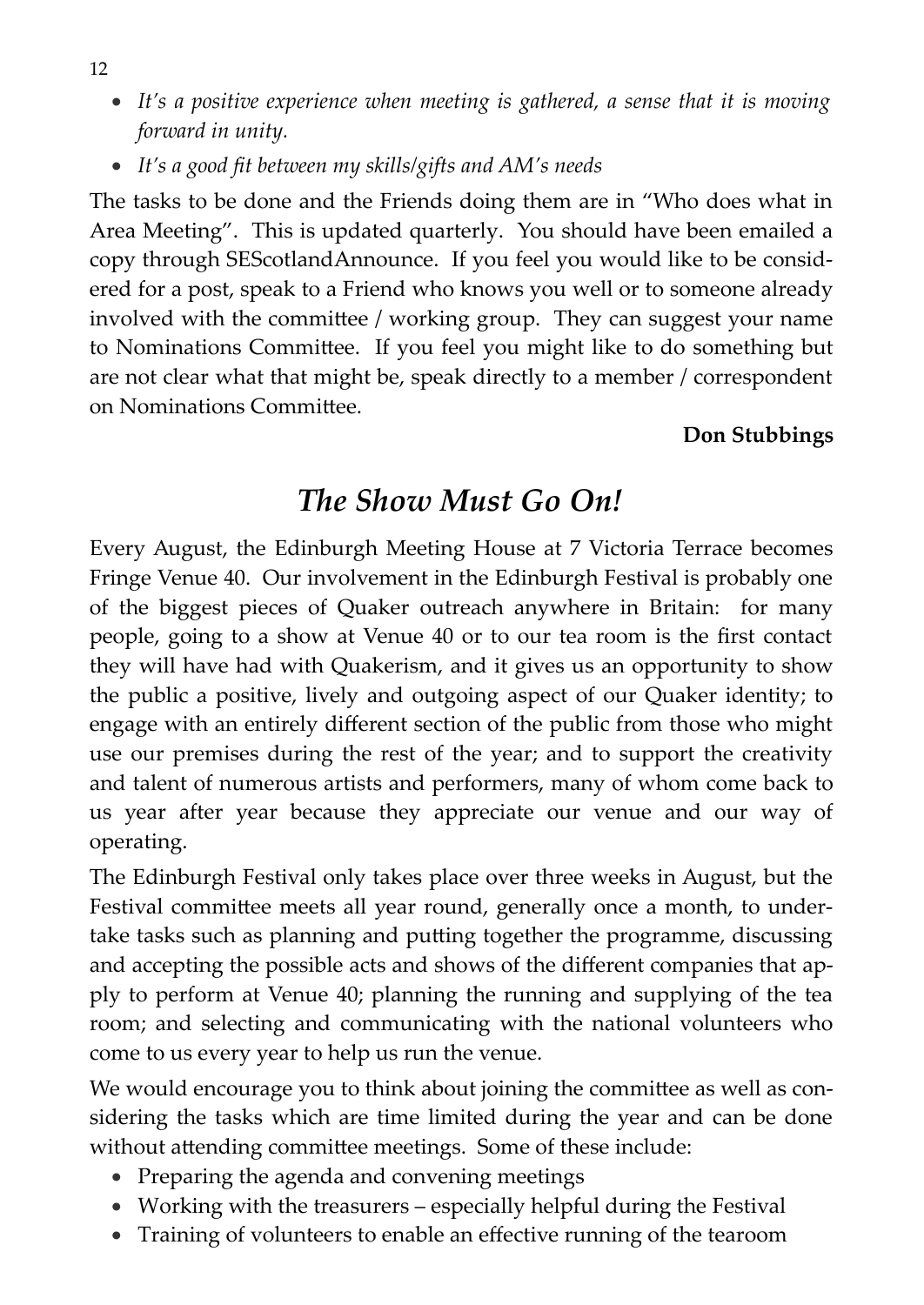- Finding enough places amongst members of area meeting to accommodate the volunteers who come from near and far
- Communicating with the local meetings to provide local volunteers
- Keeping the Venue 40 website up to date
- Maintaining Venue 40's presence on Facebook, Twitter and other media
- Producing the printed programme
- Planning the menu, ordering and maintaining stock for the tearoom
- Overseeing the running of the tearoom
- Organising the baking by local volunteers for the tearoom

It is very rewarding! It provides an opportunity to meet and work with new people, and to use and develop one's skills in areas such as finance, IT, networking, social media, catering, and the editing and production of our venue brochure. It is also a chance to contribute to the Society's interaction with the wider world through its presence and involvement in the biggest performing arts festival in the world.

If you feel you would like to be involved, or can suggest the name of someone who might be interested, please contact the Festival Committee or AM Nominations Committee.

**Don Stubbings**

# **Undertaking Quaker Work**

#### *Nominations, personal capacity building and Friends' needs*

Before I begin, maybe I need to identify the difference in the view I am taking between needs, aspirations and habit. It can be related to positions and interests as used in conflict resolution, and even go as far as how "human needs" (Maslow's hierarchy of needs) relate to human rights. We live in a globalised environment and many of those taking decisions and promoting stances on established protocols have life experiences dramatically different from the generation twenty years behind them – tomorrow's decision makers.

As a woman over fifty, I have had relatively steady work, had subsidised tertiary education, and bought my first house in my twenties. Now I have a modest potential pension, a house that is fully paid for and income from an investment. Ms Average below forty is not so comfortable; potentially *much* less so. So what has this got to do with nominations?

The privilege of time! The advantage of security. The energy to attend, prepare and participate in models of working that need all those elements. Before those of you who are a bit nippy moan, may I add an assumption that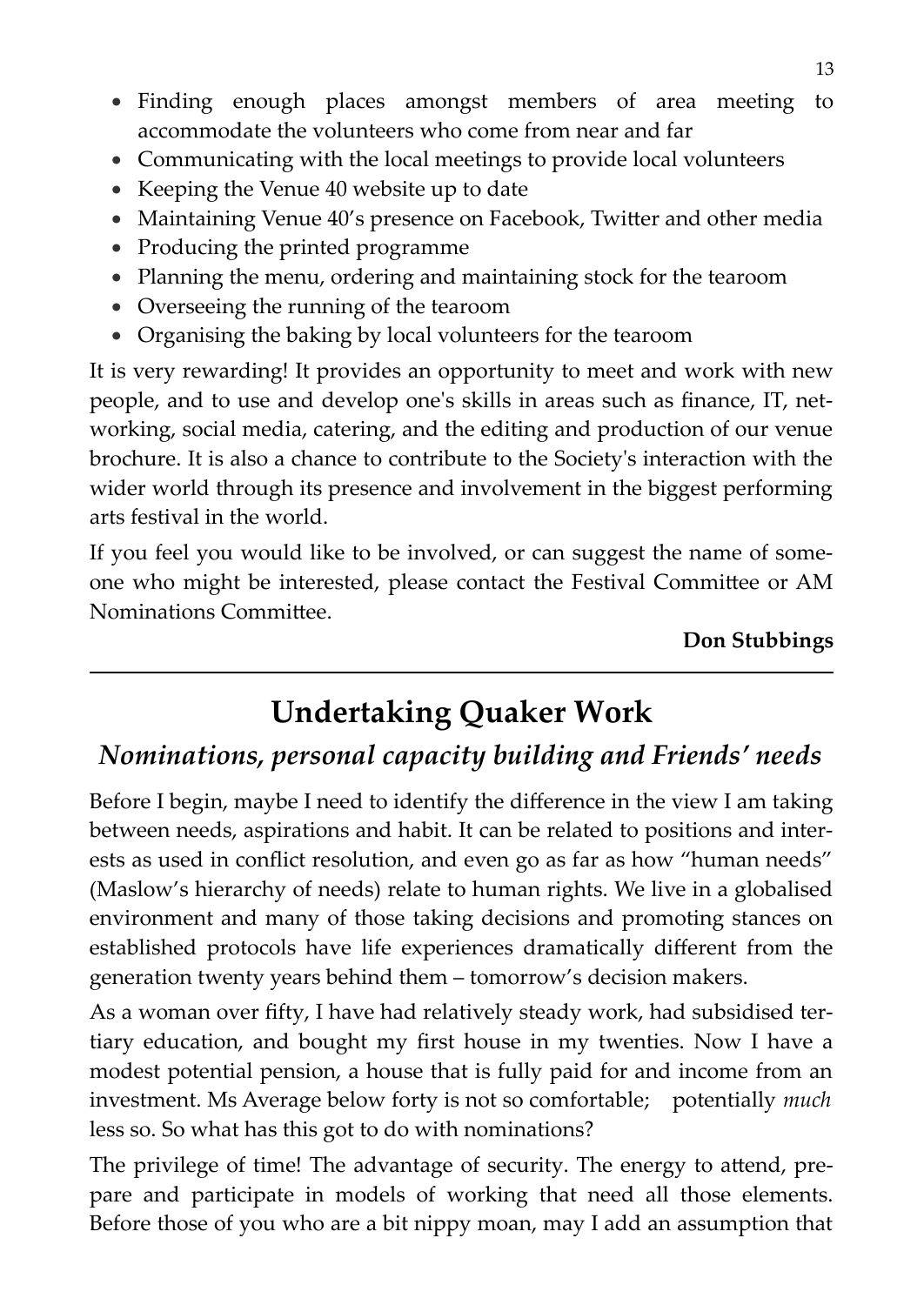the essential spirit is taken as read. So, is being a Quaker (Friend or Attender) a faith, a hobby, a community, your *only* community, the key driver in your life? Are your activities within Friends, on the bench or in nominated or self selected roles, an obligation, duty or commitment?

Until we have come to terms with our own idiocyncratic motivations and try to fit our feet into others' shoes, we will continue to struggle with nominations and the ever reducing nucleus of those willing to serve. So what is in the mix – most of the people reading this will know, because you *are* the nucleus ...

*Time:* which part of the day and day of the week – what clashes, or competes for your attention?

*Place:* travel arrangements and costs, discomfort.

*Process:* is the meeting well clerked and well eldered?

*Onlooker:* do you feel part of the group or an observer?

*Fresh blood:* as a relatively new or younger Friend are you pounced on?

*Culture:* does it feel as if weighty Friends are hogging the floor?

*Rhetoric and practice:* "I know I've spoken already but ..."

*Reports:* written reports have been received but Friends are asked to attend a meeting to give same information and answer questions sometimes giving up considerable time. Then the time reduced owing to extensive agenda and further reduced when it becomes clear the majority present have not read the reports.

*Socialising:* for Area Meetings, the tea is usually a joy which travel arrangements may mean leaving early: is the labour of preparation and clear up proportionate? Is there a lot of waste?

*Peace:* As an active Friend are you able to worship without feeling nobbled before or afterwards?

*Laying work down:* whether it is a rota or group is there any mechanism to free capacity?

What else?

For central work for Quakers in Britain, a Quaker service information form is available to be filled in online or to print and complete. Anyone is able to offer service in this way. A database is improving monthly, hand in hand with the updated national website. I would like to see this in Scotland.

I have benefitted greatly from the privilege of service in a variety of ways for Quaker Peace & Social Witness. The process of a three year term with a maximum of two terms allows development and healthy turnover. Age, gender and demographics remains an issue, but the practice is good. A current con-

14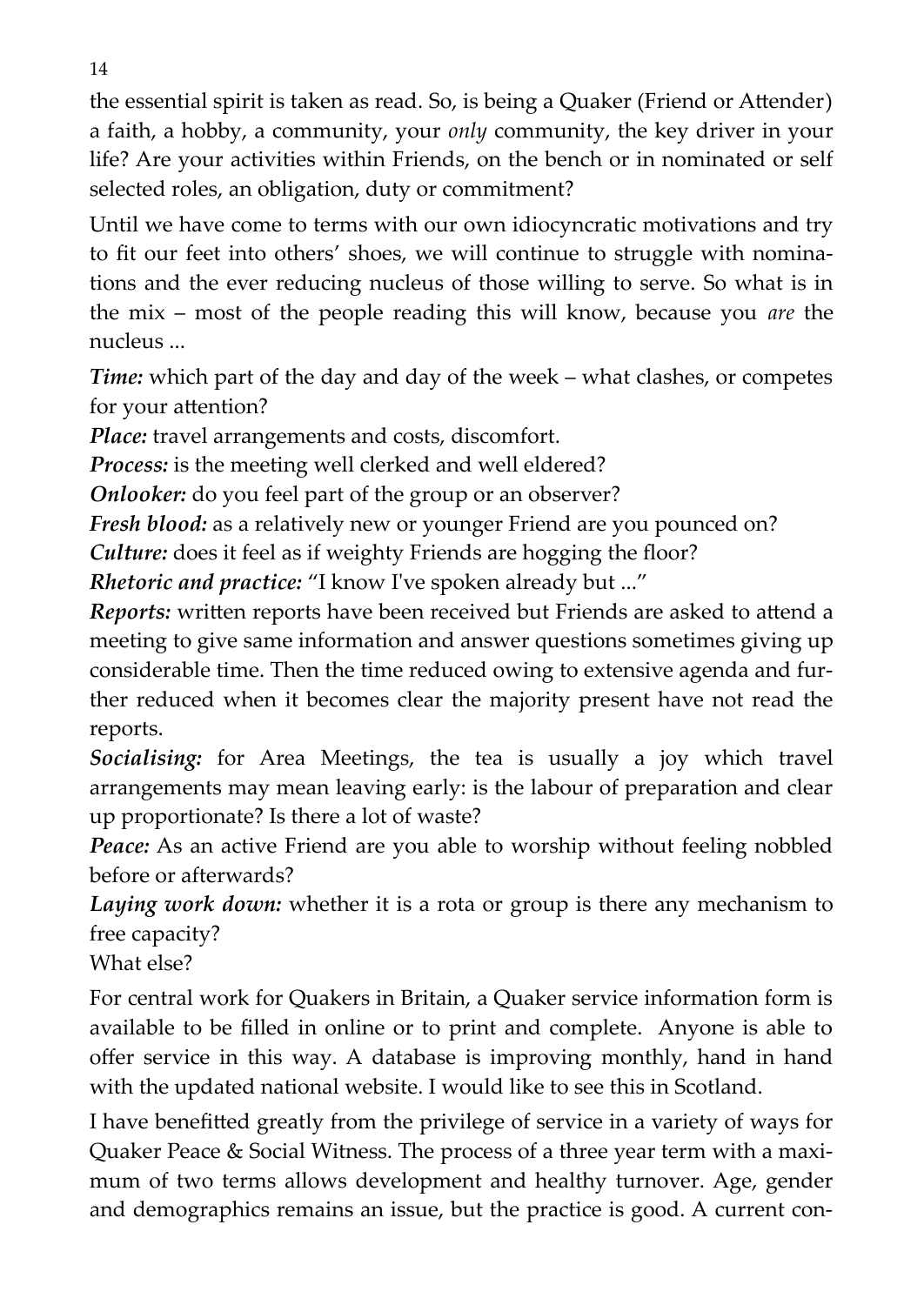versation initiated by Friends House is looking at our business method; it needs to be looked at not in our personal light but in the light of all Friends' needs.

A final thought. Money as one type of resource is often discussed in relation to our work and worse property. Frequently I have heard Friends bewailing the loss of the industrialists of prior ages who left legacies and fortunes to good causes. I am of the class and culture that expects to pass on some financial inheritance; yet bearing in mind the section in *Advices & Queries* that deals with planning for death. I wonder if I am buying into the globalised capitalism that is destroying equality, removing simplicity, undermining justice and promoting negative peace only. Something for me to struggle with my own contradictions about.

**Liz Law**

*Liz is on QPSW Central Committee, which includes being on Standing Nominations Committee for QPSW.*

*\_\_\_\_\_\_\_\_\_\_\_\_\_\_\_\_\_\_\_\_\_\_\_\_\_\_\_\_\_\_\_\_\_\_\_\_\_\_\_\_\_\_\_\_\_\_\_\_\_\_\_\_\_\_\_\_\_\_\_\_\_\_\_\_\_\_\_\_\_\_\_\_\_\_\_\_\_\_\_\_\_\_\_\_\_\_\_\_\_\_\_\_\_\_\_\_\_\_\_\_\_\_\_\_\_\_\_\_\_\_\_\_\_\_\_\_\_\_\_\_\_\_\_\_\_\_\_\_\_\_\_\_\_\_\_\_\_\_\_\_\_\_\_\_\_\_\_\_\_\_\_\_\_\_\_\_\_\_\_*

# **'LIVING OUR FAITH IN THE WORLD'**

#### *An opportunity for 13- to 17-year-olds 8-13 April 2017, Embercombe, near Exeter, Devon*

13- to 17-year-old Quakers, and their friends, can apply for a place on the 'Living our faith in the world' event: a fantastic opportunity to live simply, live sustainably and make a difference in the world. It will be fun and life changing. **Applications are open until 1 December** after which places will be confirmed.

Details from **[cypadmin@quaker.org.uk](mailto:cypadmin@quaker.org.uk)** or **[www.yqspace.org.uk/bym](http://www.yqspace.org.uk/bym-events)[events](http://www.yqspace.org.uk/bym-events)** or call **020 7663 1013.**

# **Reading** *Quaker Faith & Practice*

**\_\_\_\_\_\_\_\_\_\_\_\_\_\_\_\_\_\_\_\_\_\_\_\_\_\_\_\_\_\_\_\_\_\_\_\_\_\_\_\_\_\_\_\_\_\_\_\_\_\_\_\_\_\_\_\_\_\_\_\_\_\_\_\_\_\_\_\_\_\_\_\_\_\_\_\_\_\_\_\_\_\_\_\_\_\_\_\_\_\_\_\_\_\_\_\_\_\_\_\_\_\_\_\_\_\_\_\_\_\_\_\_\_\_\_\_\_\_\_\_**

The reading suggested by the Book of Discipline Revision Preparation Group for November is Chapter 24 – *Our peace testimony –* and for December, Chapter 27 – *Unity and diversity.* For January 2017, it is Chapters 14 and 25: *Stewardship of our material resources* and *Unity of creation.*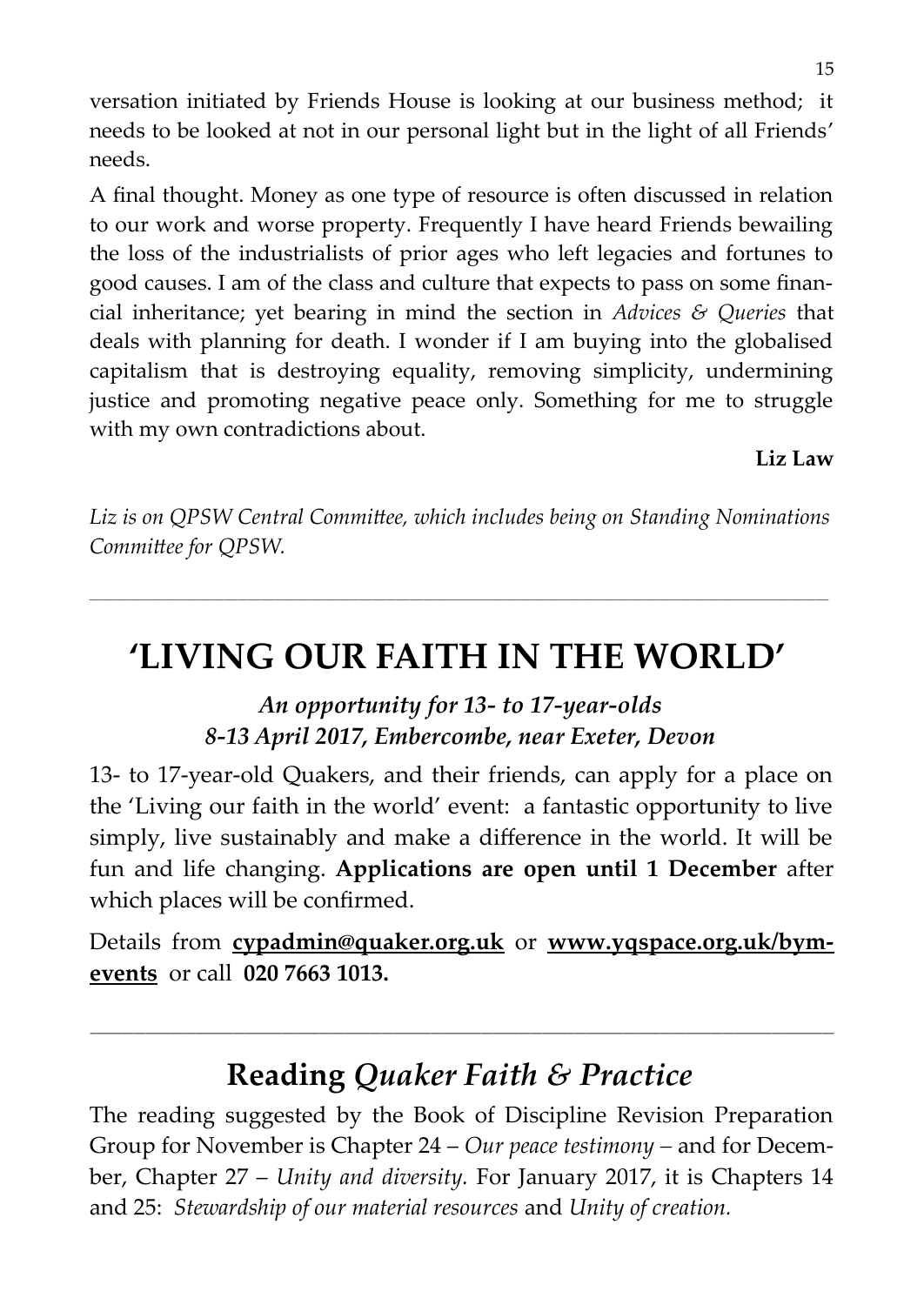**On Shindig and other things –** *a sort of poem*

This is a sort of poem, that doesn't rhyme, on what Quaker life is to me: the title refers to part of the 2016 Shindig Song chorus: "Quaker life, Quaker life, Quaker life./ Everything at Shindig, makes me feel alive! ..." *Oliver Grothey*

#### *Quaker Life.*

*There is something about Shindig, Something extra special, Because Shindig is More full of laughs, friendship, Challenges, fun, 'Quaker banter', hugs, Joy, sadness, Sympathy, Games, Love, interesting talks, Craziness, acceptance, Tears, diablos, Friendship bracelets, Common room madness, Peace, hilarity, Tiredness and liveliness, Than any other week In the year. I remember back All those years, To when, for me, it started. I can't have been older Than six years old, When I was feeling bored, And my mum was About to go to 'meeting', And I did not know What that meant, So I was curious, I asked if I could Come as well, And I'm so glad I did. In all those years Of going to Central,*

*It became a normal Part of the week, As normal as Allemanfun, As normal as school Then became. When I was ten, Almost eleven, Way back then, I went to Nethy Bridge, But didn't quite get it, 'what is happening?', 'who are these people?', I didn't know That I would still know them In 2016, And I didn't know Why, Why they were talking About 'Shindig', 'what is this place?' 'this place called 'Shindig'?' 'I'll try it' 'but not this year', After Nethy Bridge, I was still a bit curious, I had no idea Just quite how much I would come to regret That decision, To skip What then could have been My first year At Shindig.*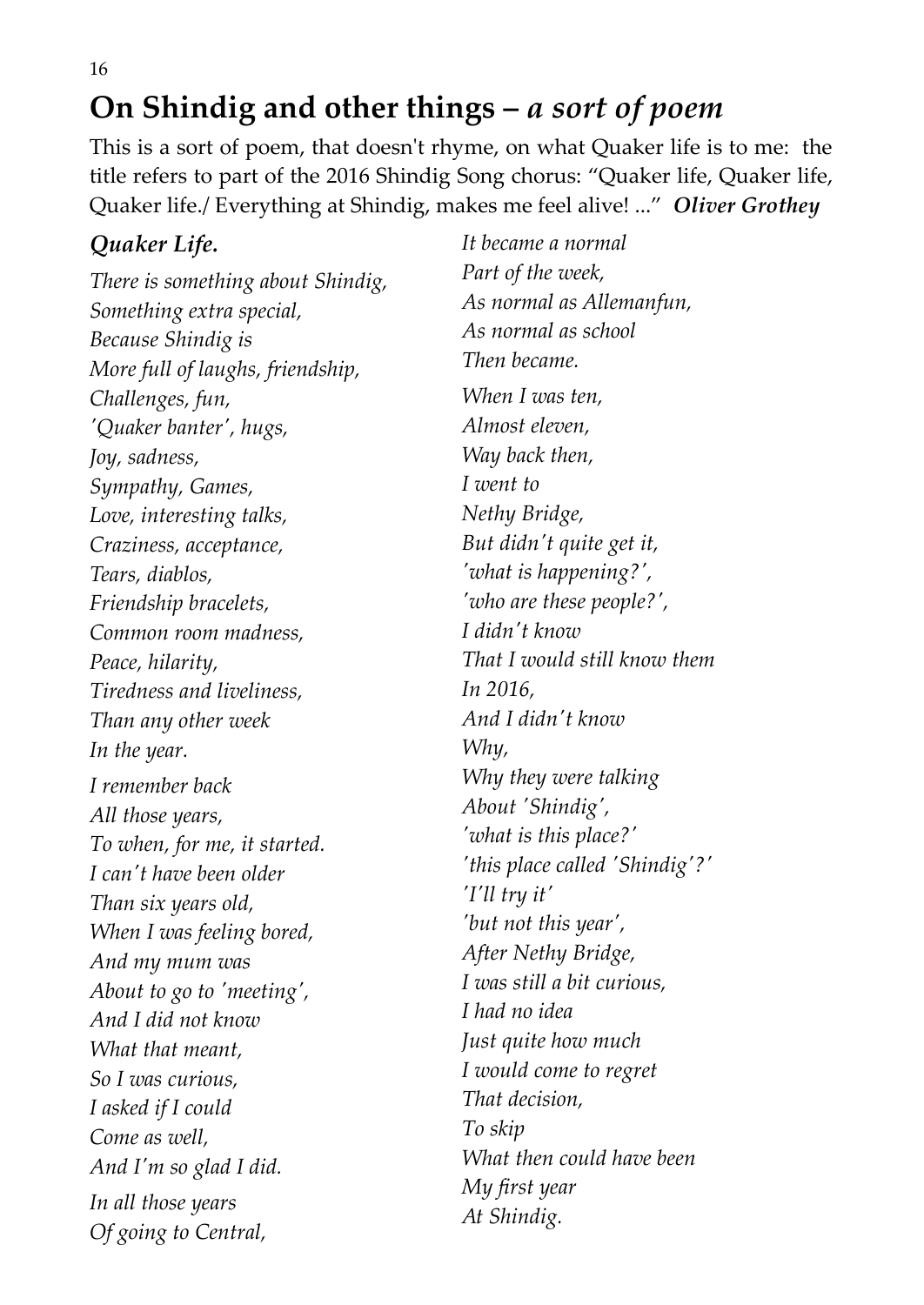*And the mistake I made The next year, In two-thousand-and-fourteen, I chose that trying Shindig Could wait another year, And I wish I had gone; At least that was the last year That I put Shindig off. I did go to a bit of Wiston Lodge the same year, But I didn't know The people there, I didn't know them, Not then, I do now. In October two-thousand And-fourteen, I went to Braemar Scottish Quaker family weekend, Designed for Young Quakers To get to know each other Before Summer Shindig, It was great fun, I learned how to Play Werewolves there, I remember the treasure hunt, And our performances, I also met Many friends Who I would then see At Shindig the year after, And decided, 'you know what, This year, I'm going to try... Shindig', And what a life-changing choice, That was. After Shindig two-k-fifteen,*

*I knew what 'Shindig' meant, But not as much as I do now, But in a way, I think, I didn't quite 'get' What being a Quaker meant, That was at Link Weekend, The February after that. Then almost exactly one year ago, In September two-thousand-and-fifteen, I went to Wiston Lodge, Polmont and Edinburgh Quakers' Family weekend, And the only twenty-fifteen Shindiggers Who went to the event Were Athena, Susie Staff, and me, I remember Wiston Lodge, Aran's bag and dressing gown, Everyone being fun and kind, And then on the Saturday, Playing Werewolves in free time, The game I find so fun, And when Athena said Shindig was, "the meaning of life!", I remember the quote, And now have made it My Whatsapp status message, A whole load of wet towels, Draped over a car, to dry, And the game of capture the flag Which ended up quite wet! Also on the Saturday, Wiston staff got some Small boats out for us, And got us canoeing Around the small lochan, I managed to stay dry, Others went for a swim In the little lochan, Most of the people I met there*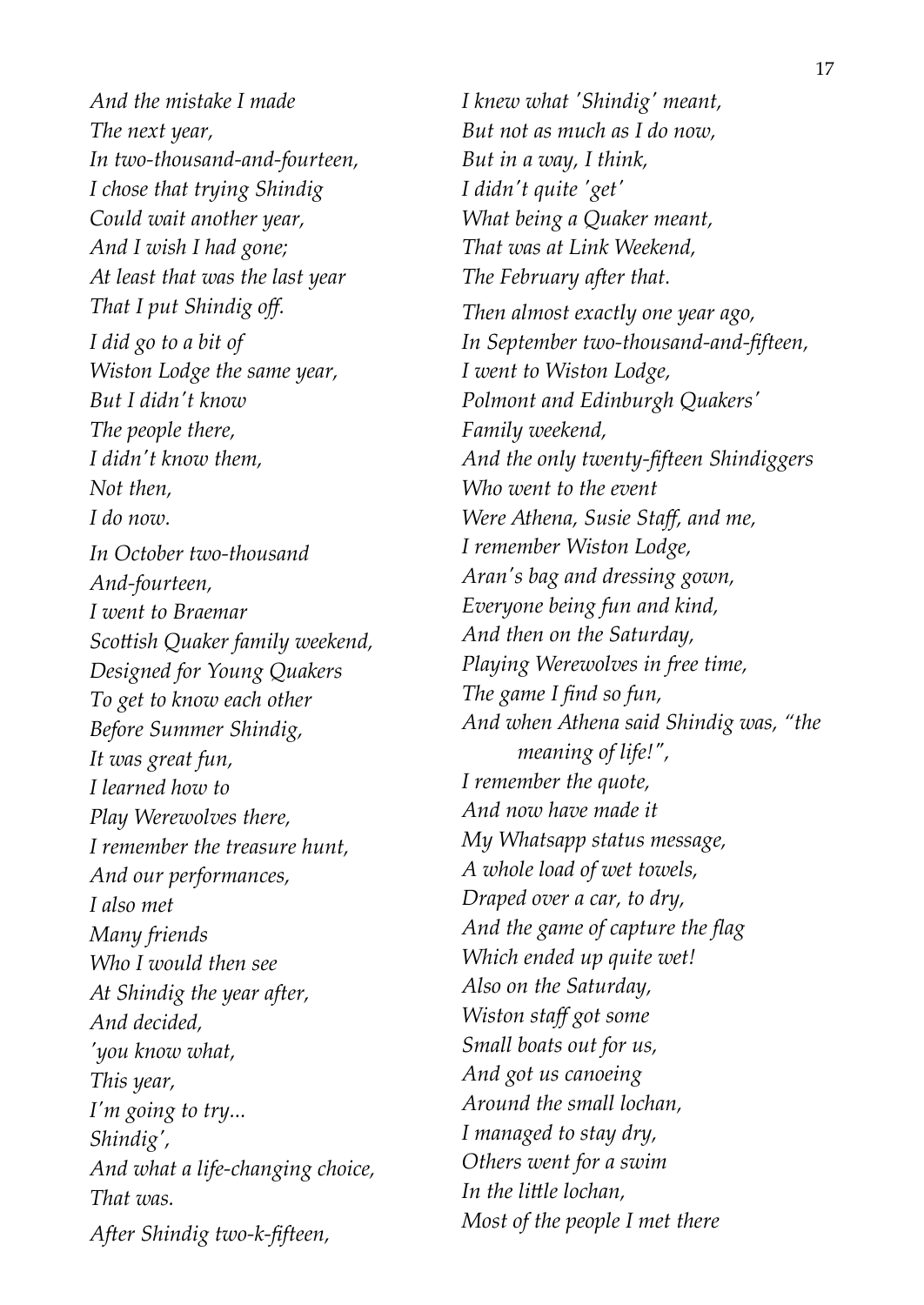#### 18

*I still know now.*

*Not long after Wiston Lodge, I went to Pitlochry two-thousand And-fifteen, Based a bit on the Braemar weekend The year before, The highlight of the weekend Was The Tree, It had space and was comfortable, You just had to go Round the back, On a small, overgrown path, That was not really suitable For many of the adults, The Tree itself was an old Overgrown one, That was so overgrown, That you couldn't really see outside from To enjoy Link Weekend and the term in it, You couldn't see the inside from out It felt special, It felt like it could be anywhere in the world, There was a long, mainly horizontal branch, And which sloped up a bit, to one side, That was just a metre and a bit, Off the ground, Getting on it was easy, As long as you know how to, And inside it Anna, Me, Nathan and Violet, And Nathan as well Spent a lot of time chatting, Mostly about Shindig, Or school, And I remember well, Me and Nathan sitting In The Tree late at night,*

*In the pitch blackness, Having a Shindig chat, That is when I met Nathan, And Corin And when Nathan and Corin, Decided to come to Shindig. On the twelfth of February To the fourteenth, Was the Weekend I loved so much, And that was because I 'got' Quaker life in a way, It was so fun and so relaxing, I remember Peter saying, Not to regret missing Shindig Those first two years, And I decided, Rather than regretting, ahead, And looked forward so much, To Shindig! We also had two halls as bedrooms, We played a lot of Ninja, And everyone had A lot of fun. Then Shindig was great, We had loads of fun, Remember Everything in the first verse, And A-Worth!, Pam Staff in a tree, Also Saul's Armageddon song, Or at least I think that's what it's called, And a great part of the week was, The Shindig Games, And of course the Thinking Tree ..., The Spectacular Six!* (For the elucidation of some possible

obscurities, and other information on Shindig, see page 39. *Ed*.)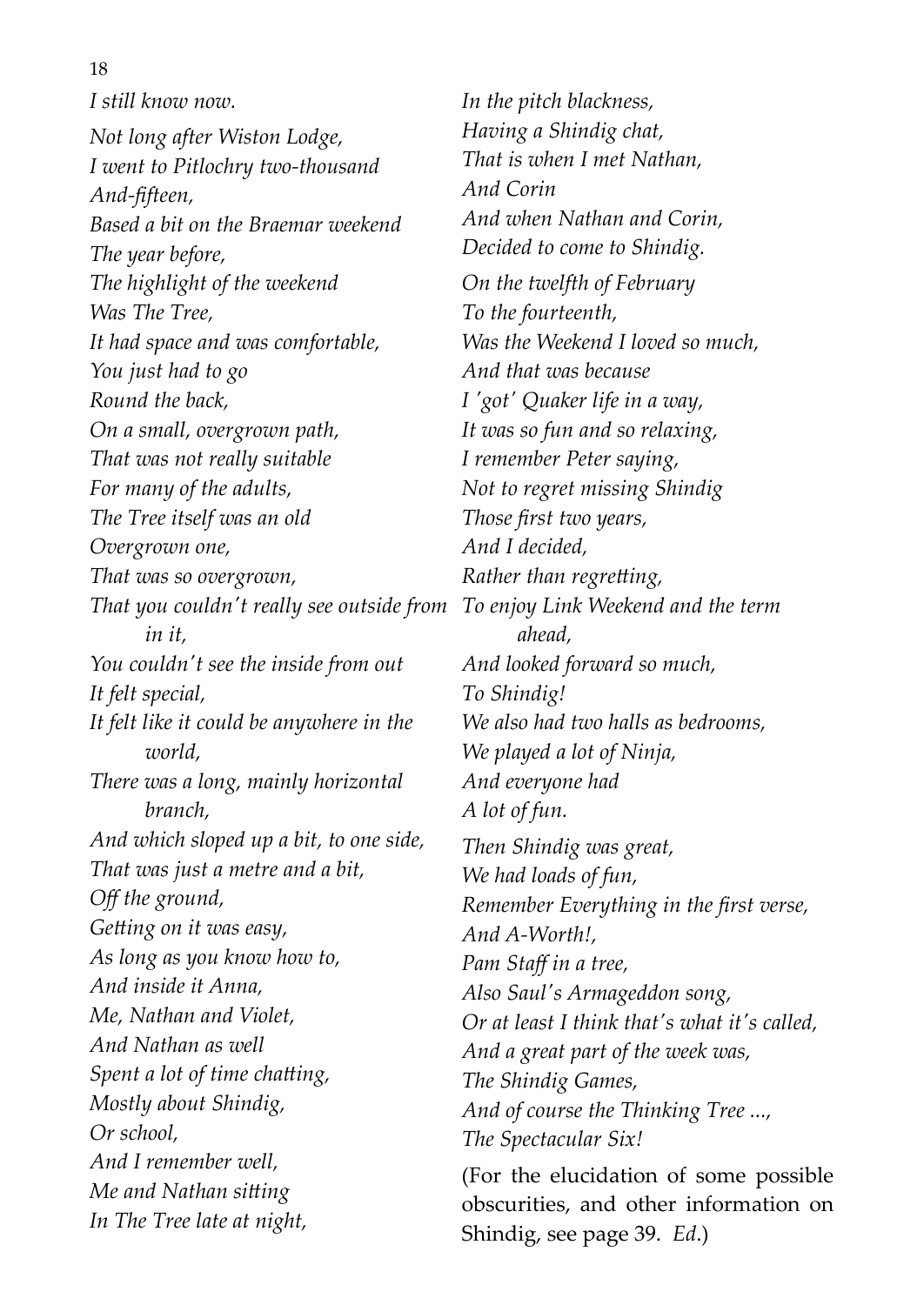# **Migration Gathering –**  *Challenging Myths: Respond Positively*

This meeting, on Saturday 8 October at the Augustine United Church in Edinburgh, was part of the Peace and Justice Festival, highlighting the whole sorry consequence of our war-torn world, and bringing together immigrants themselves with a range of people, from those who care but don't know very much, to those who are materially and practically involved in helping: some as volunteers in welfare organizations and others whose work involves daily contact with immigrants. There were perhaps a hundred participants in all. We all learned a lot from each other through discussion: seeing moving photographic examples of those who are suffering right now, and having to live (if they are lucky) under canvas; listening *via* skype to a young volunteer helping in "the Jungle" – the camp in Calais – and hearing about the experiences of those who have been immigrants themselves. Speaking personally, I was overwhelmed by the urgency of the need for immediate action by us who are comfortable and well fed.

We were set the task of trying to find answers to the complex problems of a mass movement of people who are so desperate they are willing to risk their own lives and those of their children. Our eight groups were each given a different aspect of migration to discuss. Mine was asked to look at education; asylum; women's issues; discrimination; possible solutions; influencing government policy; children and young people, and employment. We were guided by four key questions, which were:

- What would an ideal Scotland look like?
- What are the first steps required to be taken to achieve this?
- What is the most important thing?
- Who can help us?

You can probably imagine that there was a lot of overlap in our collated responses. The main practical suggestions were the need to provide employment, language classes, housing, schools, psychological/physical and welfare services, spaces for gathering and sharing, better asylum conditions. Every group talked of the compassion needed to support people through their resettlement, the protection that will be important for some and the awareness raising amongst the general public and through sensitive use of the media world.

All spoke of the necessity of lobbying councillors, MSPs, MPs and anyone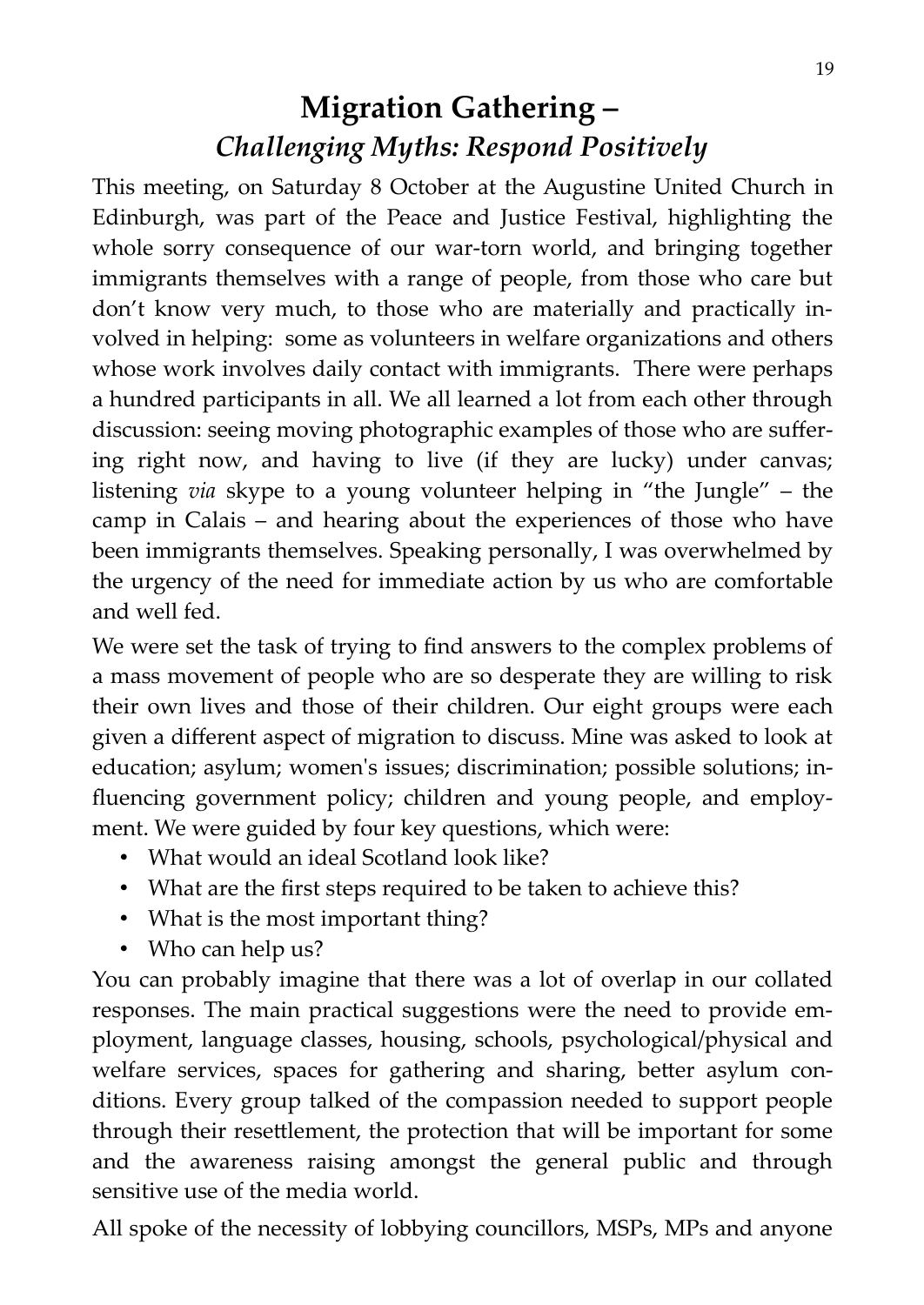who has influence and is representing the people of Scotland.

But the biggest question I have come away with is what more should *I* be doing?

I have just received an email from someone whose husband is a doctor and has gone over to help in Calais. The camp is being bulldozed right now and food supplies are already being disrupted. This is the nearest camp to Britain and we hear perhaps a bit more immediately what is happening. What is it like in other camps in Europe where people are being "kept" in conditions that I know I wouldn't want to be in?

A few of the organizations such as Refugee Survival Trust, City of Sanctuary, Home for Good, Positive Action in Housing need our help now. We need to lobby against the Arms Trade and actively support Fair Trade. There is so much that we can do and meetings like this one is certainly inspiring us all to do it.

**Jenny Copsey**

# **Quaker Life Representative Council: 14 – 16 October 2016 "Becoming The Change We Want To See"**

What an extraordinary weekend this was. Exciting, emotional, informative and inspiring. I do not know where to begin! Perhaps with the Minute of the weekend by Jude Whitby and Jane Harries, as their words encapsulated the very essence of the Council.

*We heard of Meetings taking action to make our commitment to Sustainability real and part of the life of our Meetings. There are many positive initiatives, but also pain, fear and many questions. We have heard of Meetings:*

- *Taking action inspired by individuals*
- *Greening our Meeting Houses refurbishing and solar panels*
- *Connecting with Nature apple picking and labyrinths*
- *Taking care for what we buy and the energy we use*

*BUT …* 

- *The pain is too great we are frozen in the enormity of the challenge*
- *Have we reached a plateau?*
- *We too often use negative and tired language: 'Ought… should …. can't'*
- *What is our distinctive Quaker vision? What can we bring?*

#### *The Change we want to be:*

*Listening to Alex Wildwood, Bryony Rowntree and Rachael Harrison we were challenged to make a shift-change in our vision of the world and our place in it –*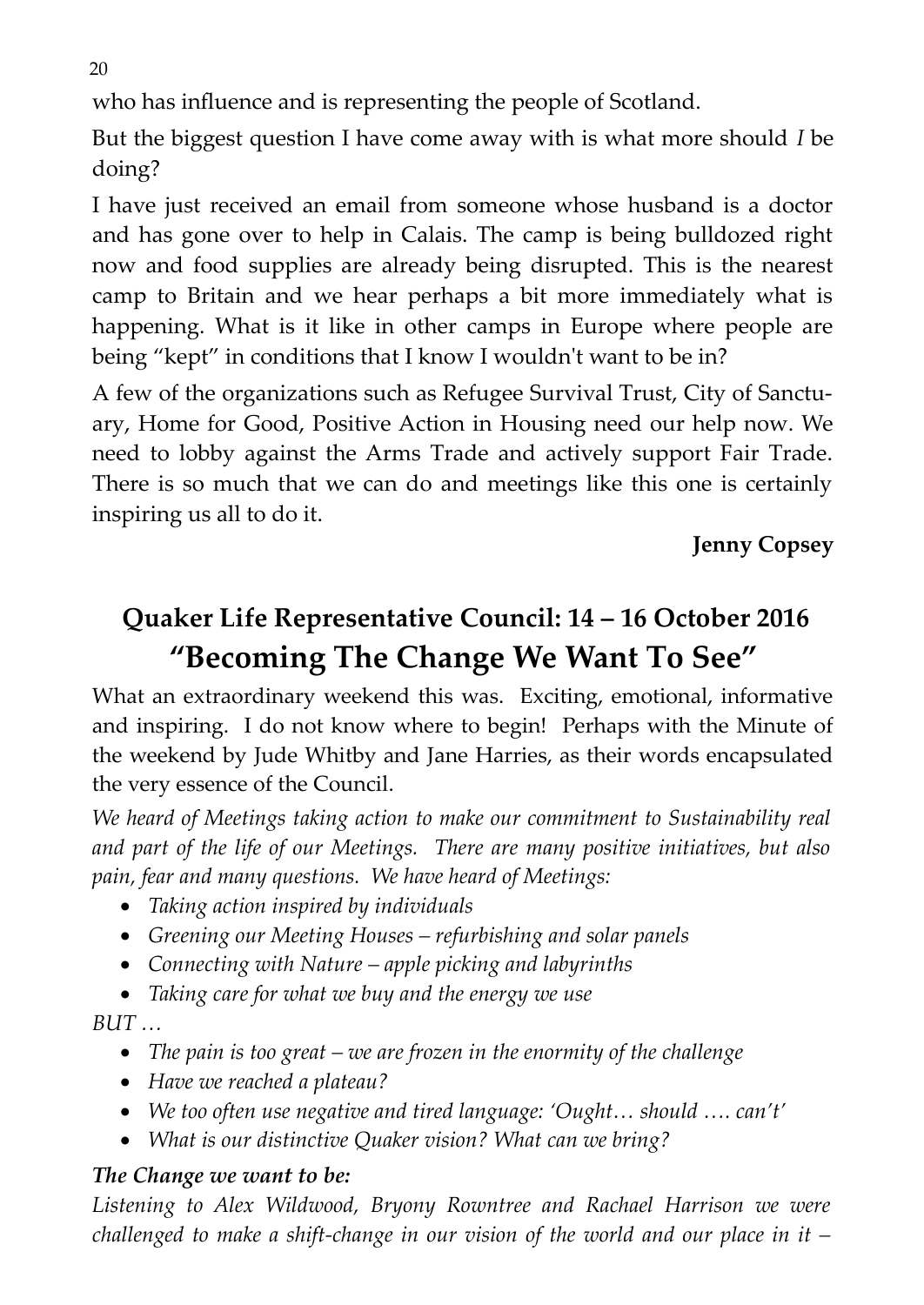*placing Sustainability and our responsibility to Nature, our fellow beings and the planet at the heart of our Quaker spirituality. This implies…*

- *Understanding and embracing our deep connection to Nature and the Universe – across generations and time*
- *Stretching the muscle of presence practising a deep listening to the heartbeat of God – God the volcano, not our favourite uncle*
- *Accepting and embracing the broken-ness and pain: 'Now is the time to hear the cry of the Earth'*
- *Developing a sense of Sustainability as central to our spiritual life: helping us to understand our place in the Universe and our connection with and responsibility for all living things*
- *Reconnecting with Early Friends and their vision of the world*
- *As stardust we return to stardust yet in the short flare of our existence we are capable of great things – 'God has no hands but ours'*
- *Sharing our gifts and talents amongst and beyond Quakers*
- *Knowing that our energy need not fail we can plug into our Quaker processes and shine light into the darkness to bring about our transformation*
- *Accepting that steps may be small, but accumulative; that challenges and contradictions remain*
- *In our present crisis, at the Great Turning, acting our age (not like adolescents) and speaking Truth to Power*
- *ABOVE ALL recognising that nothing happens without relationships and love – God's love for us, our love for one another and for the Earth.*

#### *How we get there:*

*How can we convey the enormity of this challenge to our local and area Meetings without discouraging people or putting them off?* 

- *a. We can tell our stories, conveying the essence of Rep Council as a microcosm of our Quaker communities. Include the big questions we grappled with but also the fun bits – the singing, the bonfire, the laughter and deep communication.*
- *b. We can pose some questions for Meetings to consider such as:*
	- *i. In what ways is Sustainability central to the spiritual life of your Meeting?*
	- *ii. What is our Quaker vision for the world and our understanding of our place in it?*
	- *iii. How can we take small steps together, as Quakers and with others, to bring about the change we wish to see?*
- *c. We can encourage Meetings to set up and nurture small groups to take action.*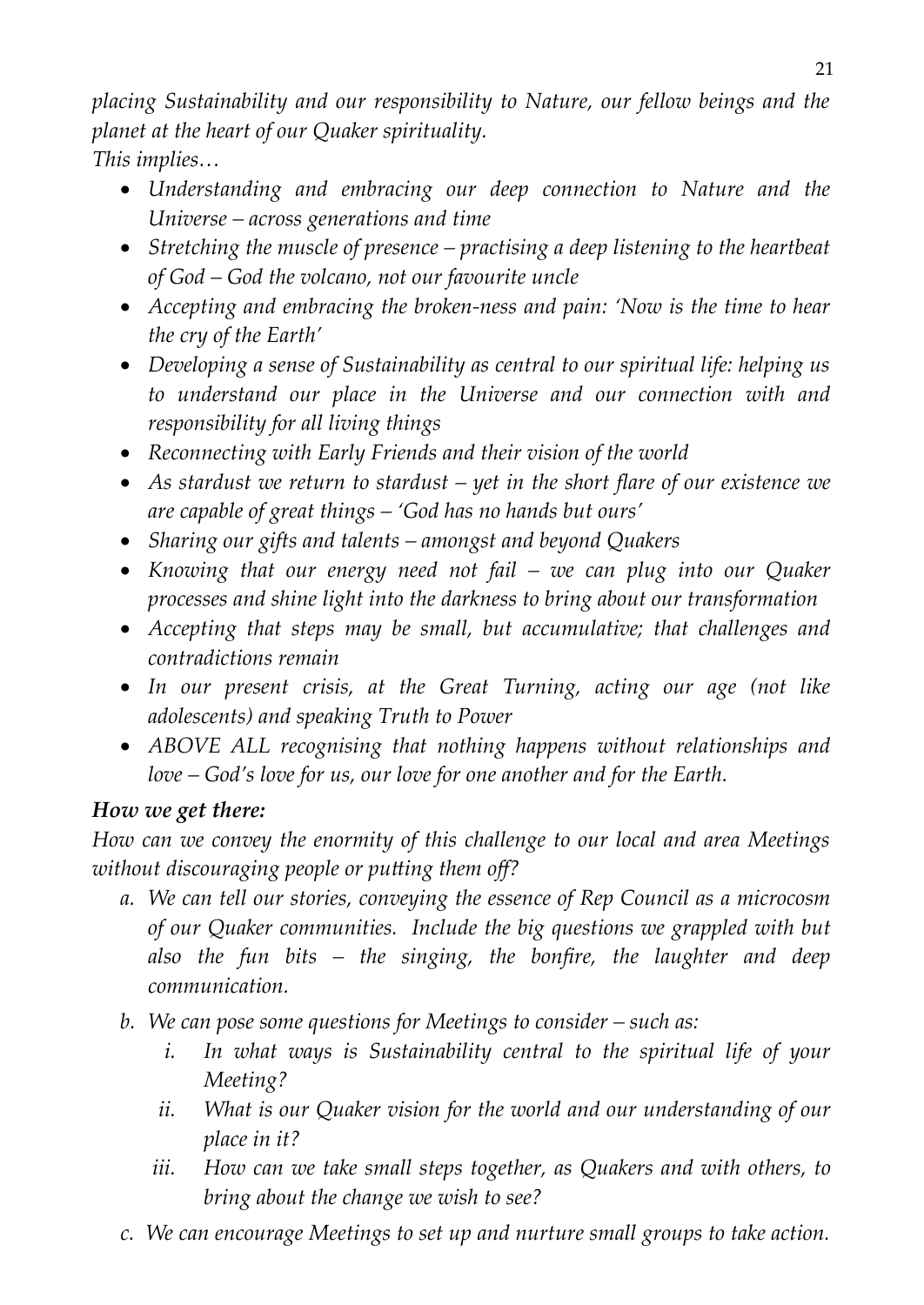*We don't have to do this on our own.*

*We go from here uplifted and encouraged, understanding both our broken-ness and our strengths.*

*The seedling bursts through the tarmac. 'Strength seeps in from everywhere, and amazing things happen.'*

The highlight of the weekend for me was Alex Wildwood's workshop '*Selfactualisation, Life Purpose and the Evolutionary Shift'*. After two exercises, one very simple (15 minutes) the other more thought-provoking (45 minutes), I ended up with my Life Purpose Statement. It sounds so easy and for the most part it was. However, that cannot describe adequately the astonishment, awe and gratitude as well as relief that I felt when I realised what I had before me.

<sup>2</sup>I was not alone. Everyone in the workshop felt the 'Wow' factor, and all those who had attended agreed in the Home Groups that Alex's workshop was one of the highlights of the weekend.

I am very happy to share the exercises with anyone that would like to have a go. I can also email the details or facilitate a workshop. If you are interested please contact me at **[katmccrea@btconnect.com](mailto:katmccrea@btconnect.com)** or on 0778 365 8881.

#### **Katrina McCrea**

# **CREATING A JUST SCOTLAND –**

#### *Transforming our land and taxation policies***, 29 October 2016**

With Richard Murphy, Lesley Riddoch and Andy Wightman MSP as speakers, I was looking forward to this symposium on tackling inequalities in Scottish society, organised by the GM Parliamentary Liaison Function Group and Mairi Campbell-Jack, our Scottish Parliamentary Engagement Officer, as part of the Independent Radical Book Fair. Evidently I was not alone, as the room in the Out of the Blue Drill Hall was filled to capacity, with a fair number of Quakers and more non-Quakers. I was not disappointed, and, judging by the number of questions, nor was the rest of the audience.

Sally Foster-Fulton, head of Christian Aid in Scotland and former chair of the Church of Scotland Church and Society Council, chaired the symposium. In her commendably brief introduction, she urged us not only to listen, but to "let our actions speak" after the meeting.

Lesley Riddoch – journalist, broadcaster and commentator, and author of *Blossom: What Scotland needs to flourish –* spoke first, so she could leave to get to an event of the "Nordic Horizons" think-tank. Her talk, too, had a Nordic theme, contrasting aspects of Scandinavian society, government and taxation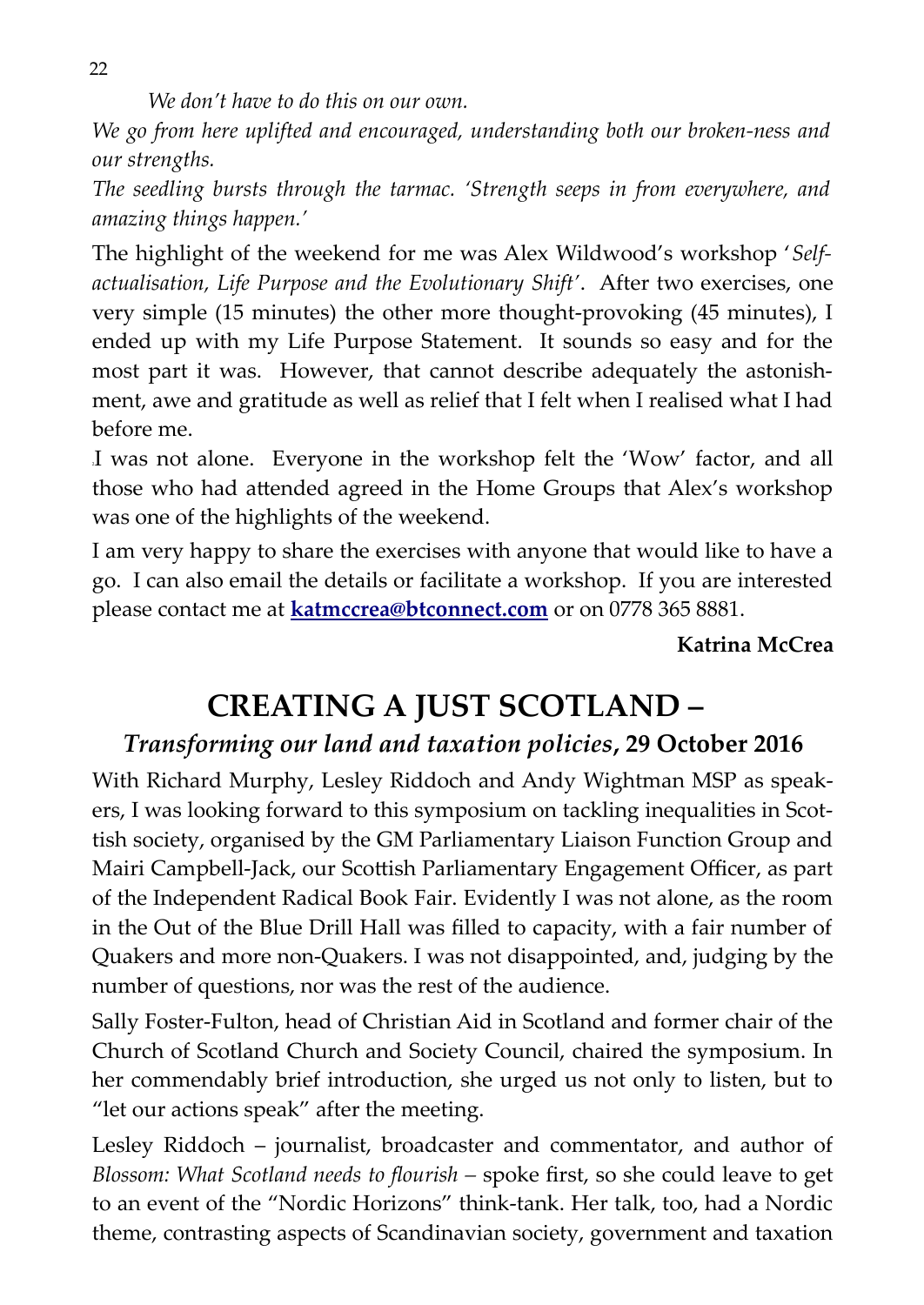with Scotland and the UK. She related how she had recently found a quote that had "hit her like a punch in the solar plexus": "The Nordic way is that the market lives in society; the British way is that society lives in the market." There, the priority is to decide about what type of society and public services are wanted, and then to set taxes to fund them. Higher taxes are acceptable because of the greater level of trust: people know "[the] contribution you make won't be squandered on things like nuclear weapons".

One reason for this higher level of trust, Riddoch argues, is that tax stays closer to home. Thus in Sweden people on incomes less than £35,000 *only* pay tax to their local council. In contrast, we have a "feudal" way of paying tax, with most going to Westminster before being handed back to Holyrood and then to local councils. Local government is closer to the people too: a Swedish council area will have an average population of 14,000, compared to 170,000 in an average Scottish authority, and it will run more services. The result is that local services are "attractive for the affluent and affordable for all", leading to acceptance of taxes by the rich. She suggests that this greater trust in government in Nordic countries is related to the greater trust reported between individuals.

"Don't you trust yourselves?" asked one of her Swedish friends. I would trust smaller authorities delivering more services, and collecting a greater fraction of tax. But there will still, somehow, have to be mechanisms to distribute income from richer to poorer areas.

The main message of Richard Murphy, radical accountant and author of *The Joy of Tax*, was that we need to "change the narrative" on tax. He tells people "I *love* tax", since tax, via the NHS, saved the lives of his wife and son during a difficult birth. We should talk of tax "secrecy jurisdictions" rather than "havens", a word with a more positive connotation than they deserve. This can be tricky: he himself referred to "tax havens" later in his talk. (A work colleague who had also been at the symposium, noted that "tax secrecy jurisdiction" doesn't exactly roll off the tongue; he suggested the catchier term "tax hideout").

Another – to my mind rather nuanced – change of language was "spend and tax" not "tax and spend". This prefaced a somewhat technical discussion of the origin of money and how it has to be "spent into existence". I am fascinated by this sort of question, but I needed more time to understand the arguments. My physics training means I expect there to be a 'law of conservation of money', but this is not how it works: money can be created by lending it, and can be printed *via* quantitative easing. Murphy illustrated that paper money is an IOU (*I promise to pay the bearer …)* by ripping a £10 note in two.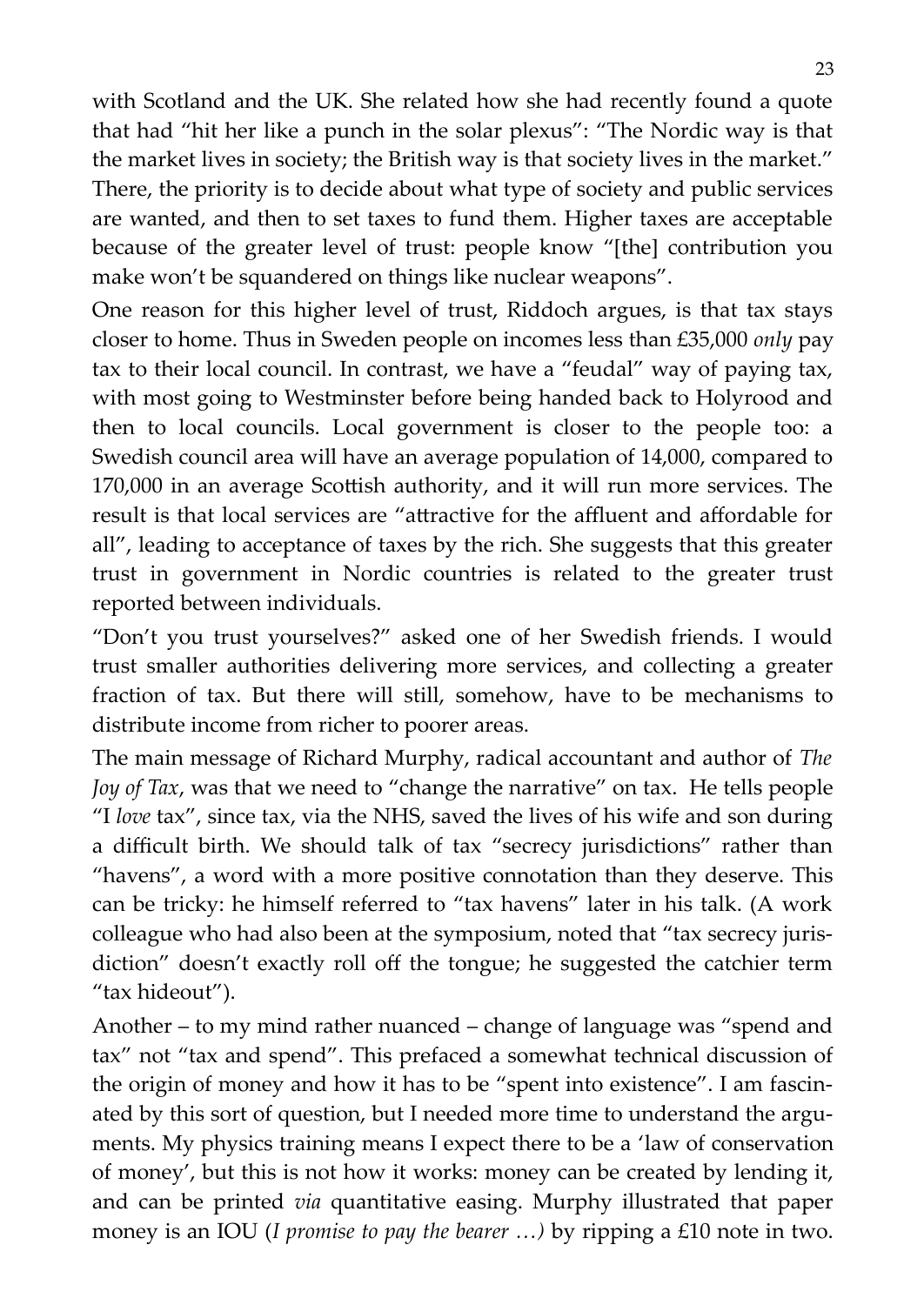Apparently his teenage son is a dab hand at sellotaping notes back together.

According to Murphy, spending should be funded by a mixture of printing money (quantitative easing) and taxation; taxation is used to control inflation. Tax is also a tool in social policy, being used to redistribute wealth. It is a "consideration" in a social contract: there is evidence that if people don't pay income tax, they are less likely to vote. This appears to be peculiar to income tax, leading Murphy to advocate a local income tax.

Murphy made a number of recommendations for Scotland: in any future referendum, a separate currency for Scotland should be proposed, since this would liberate Scotland to run its own economy. Scotland needs a strong tax authority because we need to get rid of tax cheats (*not* "tax avoiders") to let honest businesses flourish. Individually, if we get accountants to prepare our tax returns, we can insist that they do not try to set up "tax efficient" arrangements. We can also support companies that sign up to the Fair Tax Mark [\(http://fairtaxmark.net/\)](http://fairtaxmark.net/). I was pleased to discover that Bytemark, the firm that hosts the QuakerScotland website server, is a member.

Andy Wightman MSP – author of *Who owns Scotland?* and *The Poor Had No Lawyers* – talked on his specialist subject of land reform and taxation. It is good to tax land because land can't move to a tax secrecy jurisdiction (or "tax hideout"). A land value tax would meet Adam Smith's criteria that a tax be *certain* (transparent); *convenient* to pay; *efficient*; and *proportionate to the taxpayer's ability to pay*. (I was interested to note Revenue Scotland also cites these principles: [https://www.revenue.scot/about-us/scottish-approach-tax.](https://www.revenue.scot/about-us/scottish-approach-tax))

On his point that the privilege of having land has to be paid for, he cited the example of a Glasgow warehouse that caught fire after lying derelict for 10 years. Because empty industrial properties are tax exempt, no contribution to the fire service had been paid, nor any to the legal system, which upholds the rights of property owners. Another bizarre example is that of the Danish billionaire Anders Holch Polvsen, who according to Danish law must pay tax to Denmark on his vast land holdings in Scotland, yet pays nothing in the U.K.

Wightman expressed his frustration with the tax reform process in Scotland. He had been a member of the cross-party Commission on Taxation Reform [\(http://localtaxcommission.scot\)](http://localtaxcommission.scot/), whose final report recommended that "the current system of Council Tax must end, with any replacement designed to be fairer, more progressive and locally empowering". Wightman had hoped that the new Parliament would be an opportunity for all parties to come together to design a new system of local taxation, but the SNP, although part of the Commission, is not planning to make radical changes to the Council Tax;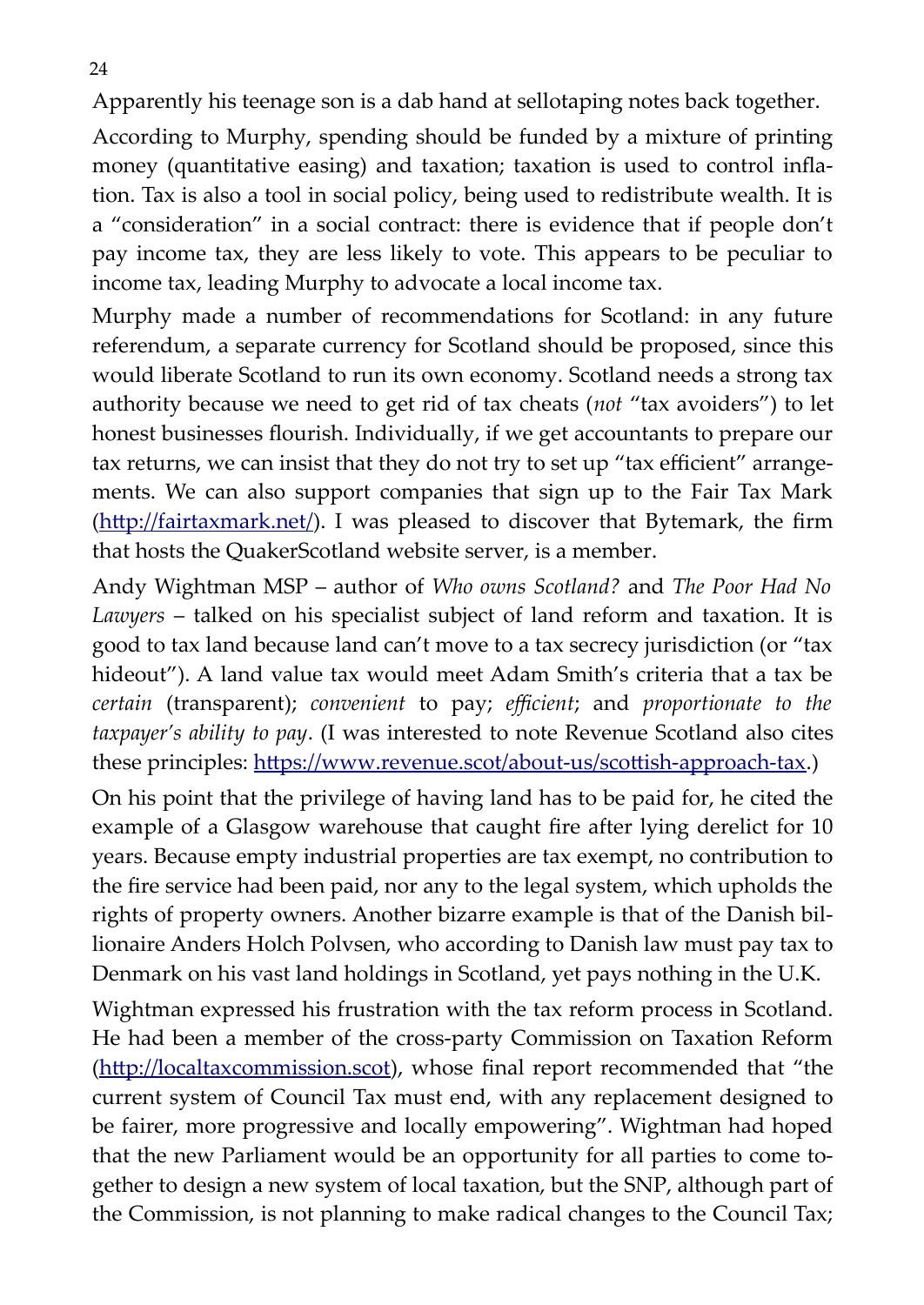its proposal, to charge more in bands E-H and send this money directly to schools, potentially empowers headteachers but disempowers local councils. Council tax bands are based on 1991 property values, and the Commission's research suggested that c. 57% of properties should have moved bands by 2014, yet even now a revaluation is not proposed. Although the Scottish Parliament is "seriously under-performing" according to Wightman, I was heartened to hear that he is having some success in building cross-party support for reform.

The three talks were broadly complimentary, with a key theme being trust and accountability, especially the accountability of those with the means to pay their taxes. The focus of Riddoch and Wightman on the local level was balanced by Murphy's emphasis on macroeconomics. There were some differences: in contrast to Murphy's emphasis on taxing income, Wightman prefers to tax wealth, though both were keen to tax capital gains.

The (excellently chaired) question session brought out some more interesting points, and highlighted to me the interconnectedness of many issues. For example: "How can we prevent building of toytown housing on prime agricultural land?". When councils give permission to build on land, its value rises. According to Wightman, the Town & Country Planning (Scotland) Act 1947 gave local councils the power to buy land with permission for housing at the unimproved, cheaper value. They could then use the land for council housing, or sell it off in smaller plots. This part of the Act was repealed around 1959, thereby allowing volume house builders to acquire large tracts of land which they can then keep (at no cost, since the land is untaxed) until house prices make it most profitable to build. A local example is the undeveloped Granton Waterfront, owned by a company in a tax hideout. The council has no power to force building there, but building *is* occurring on greenbelt land west of Edinburgh. Ironically, the 1947 legislation was imposed by the occupying forces in Germany, where it still exists. There, councils sell off land in small lots to individuals, who then find a small building firm to construct a high-quality, energy-efficient house that will last.

The speakers were asked for ideas on what *we* can do. Murphy's suggestions were to make a "fair tax pledge" not to fiddle our taxes, deal with companies that display the "Fair Tax Mark", and change the narrative, for example by calling radio phone-ins and expressing a *willingness* to pay tax, citing personal stories. Wightman asked us to get more involved in the Scottish Parliament and in policy development. He suggested we write our own laws: even if not perfectly worded, a draft law provides a powerful argument to civil servants and legislators. We should engage with politicians by organising hustings.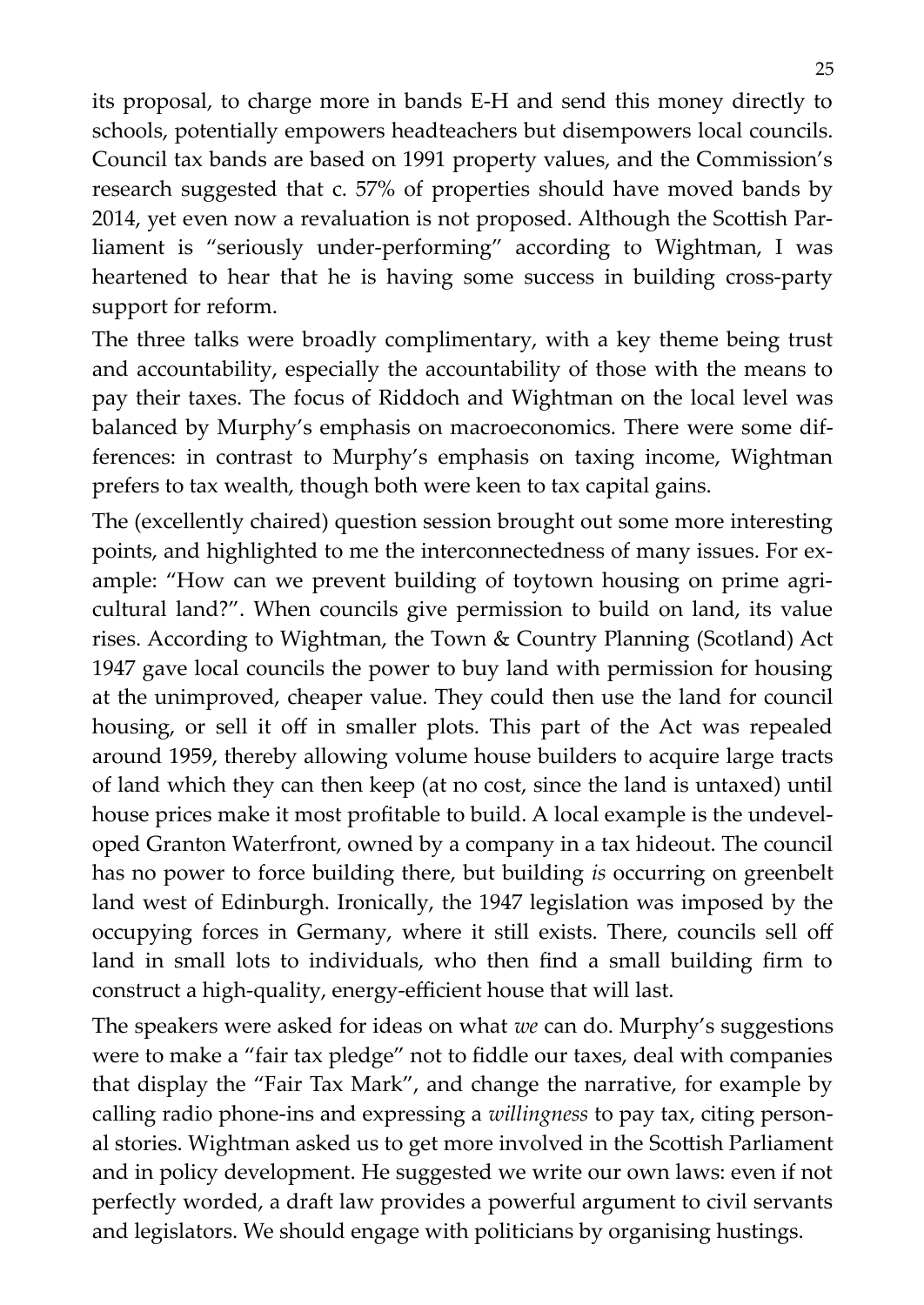I left the meeting with a clearer idea about how tax and local democracy can play a role in building a fairer society, some ideas for action, and a firm belief that positive change will be possible, albeit perhaps slow and painstaking. Foster-Fulton asked that the conversation should go on, and indeed it has, both with Friends and others at the meeting. I am very grateful to the Scotland Parliamentary Liaison Function Group, Mairi Campbell-Jack and Jane Dawson, Quakers in Britain Advocacy and Public Relationships Lead, for organising the meeting.

#### **David Sterratt**

#### **Northern Friends Peace Board**

Penrith has a ruined castle (admission free) once home to Richard III, and a rather good secondhand bookshop; it also has an historic Quaker meeting house, bought by Friends in 1699. The building has been altered over time (a new loft in 1730; extensions in 1803 and again in 1992) but the meeting room still has its plain panelling and galleries. This was the venue for the Board's third meeting of the year on 1 October.

It was a Friend from Penrith meeting, Ruth Harvey, who introduced our first substantive agenda item. She is, as well as being a member of the Religious Society of Friends, an ordained minister in the Church of Scotland, and is director of Place for Hope, a Kirk initiative which is now a multidenominational project that "accompanies and equips people and faith communities so that all might reach their potential to be peacemakers who navigate conflict well" (see **[www.placeforhope.org.uk/](http://www.placeforhope.org.uk/)**). It began in 2008, after the General Assembly had recognised the need for a better handling of conflicts within and between congregations; differences commonly emerged when circumstances compelled change (as when two dwindling congregations were united) but addressing them, still less resolving them, was made harder if those involved felt that to be in dispute at all was a failing – of theirs, the other side's, or both – a complication calling for new forms of mediation. The calls on its services, not just from within the Church of Scotland, led to Place for Hope becoming an independent charity in 2015, providing training, workshops, and resources for understanding and working with conflict. Interesting as it was, I did not feel the exercise we did, showing how a resolution process might begin, using our feelings on 'Brexit' as our notional basis for disagreement, was a convincing demonstration of how its method (or one of them, at least) might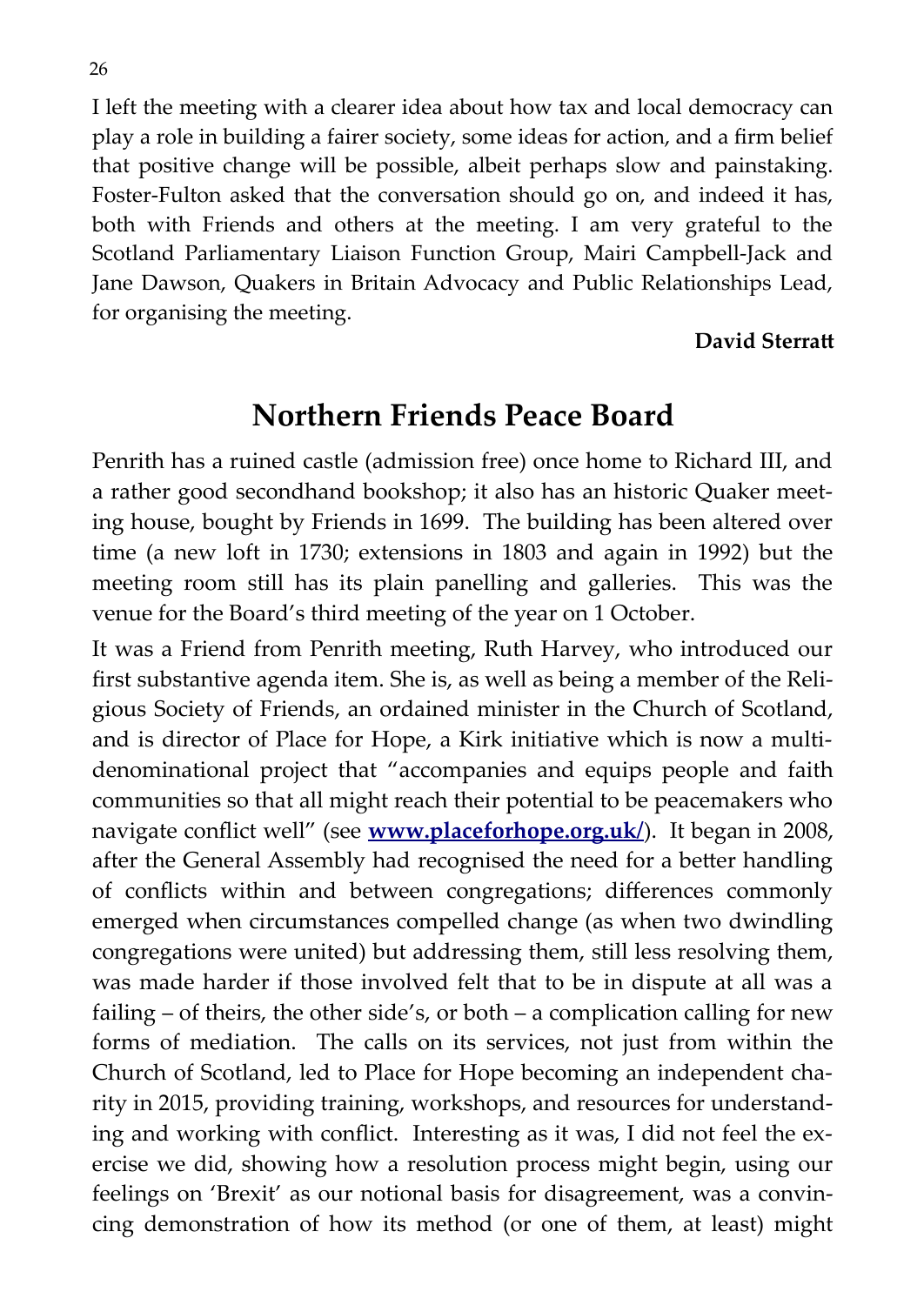work: we were invited to form a line in which those who were strongly in favour stood at one end, those strongly against, at the other (my end), while those ambivalent or undecided had to work out from talking to others where in the spectrum of views they should be. When people were asked to comment on why they were standing where they were, the first person said something about "respecting the outcome of the Referendum" … hmph. It irritates me that anyone should say this: the thing was expressly only advisory, and that our future, indeed all of Europe's, should depend on a state-sponsored opinion poll, the climax of a campaign in which blatant lying was countered by hyperbolic doom-mongering, is quite dreadful enough, without people – *Quakers* even – suggesting the result means, in effect, that unless we disavow democracy we must make common cause with the killer of Jo Cox. (You will gather, Friendly reader, that I did not feel more peaceful at the end of this item.)

After reports from the treasurer and the trustees, we heard from Ellis Brook of Quaker Peace & Social Witness, about his work on peace education, campaigning and networking. On 3 December there is to be an "Activist Gathering" in York, the third such annual event that QPSW has arranged (see **<https://www.quaker.org.uk/events/activist-gathering>**), and Turning the Tide (the QPSW social action training programme) is offering sessions on the impact of 'Brexit'. As part of the continuing campaign against nuclear weapons in general and Trident in particular, Friends are urged to draw public attention to two topical issues: current efforts at the United Nations to secure a treaty banning nuclear weapons (the UK was one of 38 states to vote against it in October, but 123 were in favour, and the issue is to go to a full General Assembly vote in December); and the case pending in the International Court of Justice in which the Republic of the Marshall Islands is challenging nine nuclear-weapons states that their current positions are in contravention of the Non-Proliferation Treaty or customary international law: a suit with wide-reaching legal implications. We were also reminded of how the bloodshed in Yemen exemplifies the shortcomings of supposed restrictions on the arms trade. Closer to home, Ellis spoke of concerns about the UK Government's "Prevent" strategy, which, intended to counter radicalisation and extremism, is thought likely instead to provoke it, and is wholly at odds with Quaker thinking in its implication that non-violence can lead to violence.

Ursula Sharma spoke to us about the Income Tax (Non-Military Expenditure) Bill, originally drafted by Conscience (formerly the Peace Tax Cam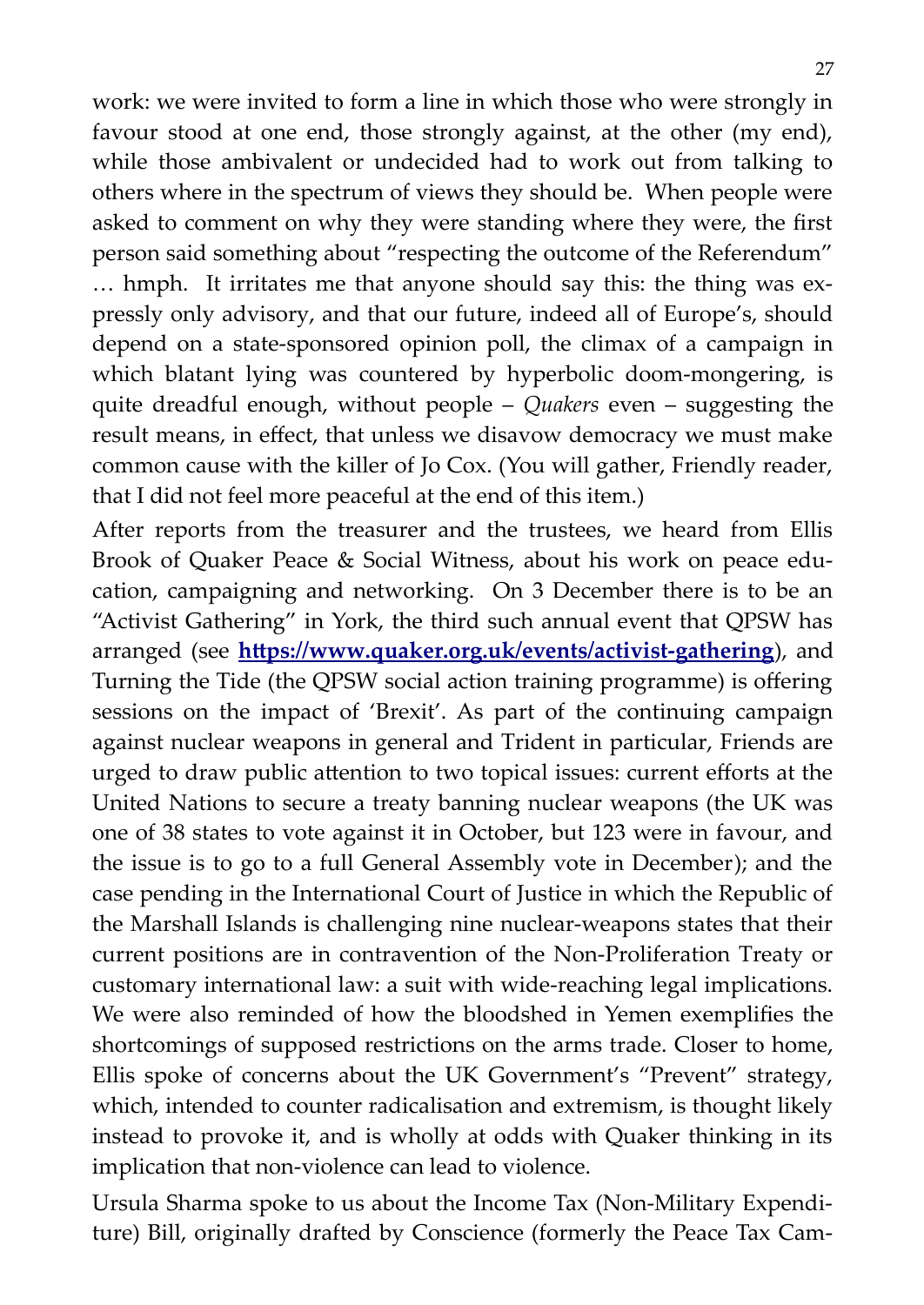paign) as the "Taxes for Peace Bill". It was introduced by Ruth Cadbury MP on 19 July as a private member's bill under the Ten Minute Rule, and is to have its second reading on 2 December; if passed, it would extend the principle of conscientious objection from being just the right of potential combatants to refuse to support war by fighting, to being a broader right of citizens generally to refuse to support war by paying for it through their income tax. Most private member's bills fail to reach the statute book – although notable exceptions are the Adoption Act 1964, the [Murder \(Aboli](https://en.wikipedia.org/wiki/Murder_(Abolition_of_Death_Penalty)_Act_1965)[tion of Death Penalty\) Act 1965,](https://en.wikipedia.org/wiki/Murder_(Abolition_of_Death_Penalty)_Act_1965) the Abortion Act 1967, and, more recently, the Female Genital Mutilation Act 2003 – and it is not the first time that an attempt has been made to allow taxpayers to divert money away from military spending. We were urged to lobby in support of the Bill; the Peace Action Group of Manchester & Warrington AM has produced briefing materials, and a model letter for sending to MPs is available at **http://www.conscienceonline.org.uk/template-letter-to-send-to-your-mp/**

The main item of the afternoon was a talk by Julie Ward MEP, one of the three Labour members for North West England. Of its other MEPs, three were elected for UKIP (Steven Woolfe has since resigned) and two are Tories; until 2014, when Julie was elected, one of the constituency's MEPs was Nick Griffin of the BNP. Within its boundaries are Sellafield and Barrow, but also the city of Manchester, which in 1980 was the first place in the UK to declare itself a Nuclear Free Zone. Julie spoke of her own commitment to peace; Omri, her parliamentary assistant, is an Israeli so has first hand experience of a society in conflict, while she herself had participated in the 2015 Vienna conference on nuclear weapons, is involved with post-conflict work in former Yugoslavia, and, through the Women's Committee, supports work in the Middle East, including that of the Parents' Circle Families Forum in Israel and Palestine, bringing together the bereaved of both sides. She told us of her work in the parliament, in committees, and with constituents; there was much to take in, and too little time for questions.

The Board meets next at York, on 26 November.

**Alan Frith**

*The Hansard record of Ruth Cadbury's July speech is at*  **https://hansard.parliament.uk/commons/2016-07- 19/debates/16071936000001/IncomeTax(Non-MilitaryExpenditure)** *and the original draft of her Bill as prepared by Conscience is at* **http://www.conscienceonline.org.uk/new-taxes-for-peace-draft-bill/**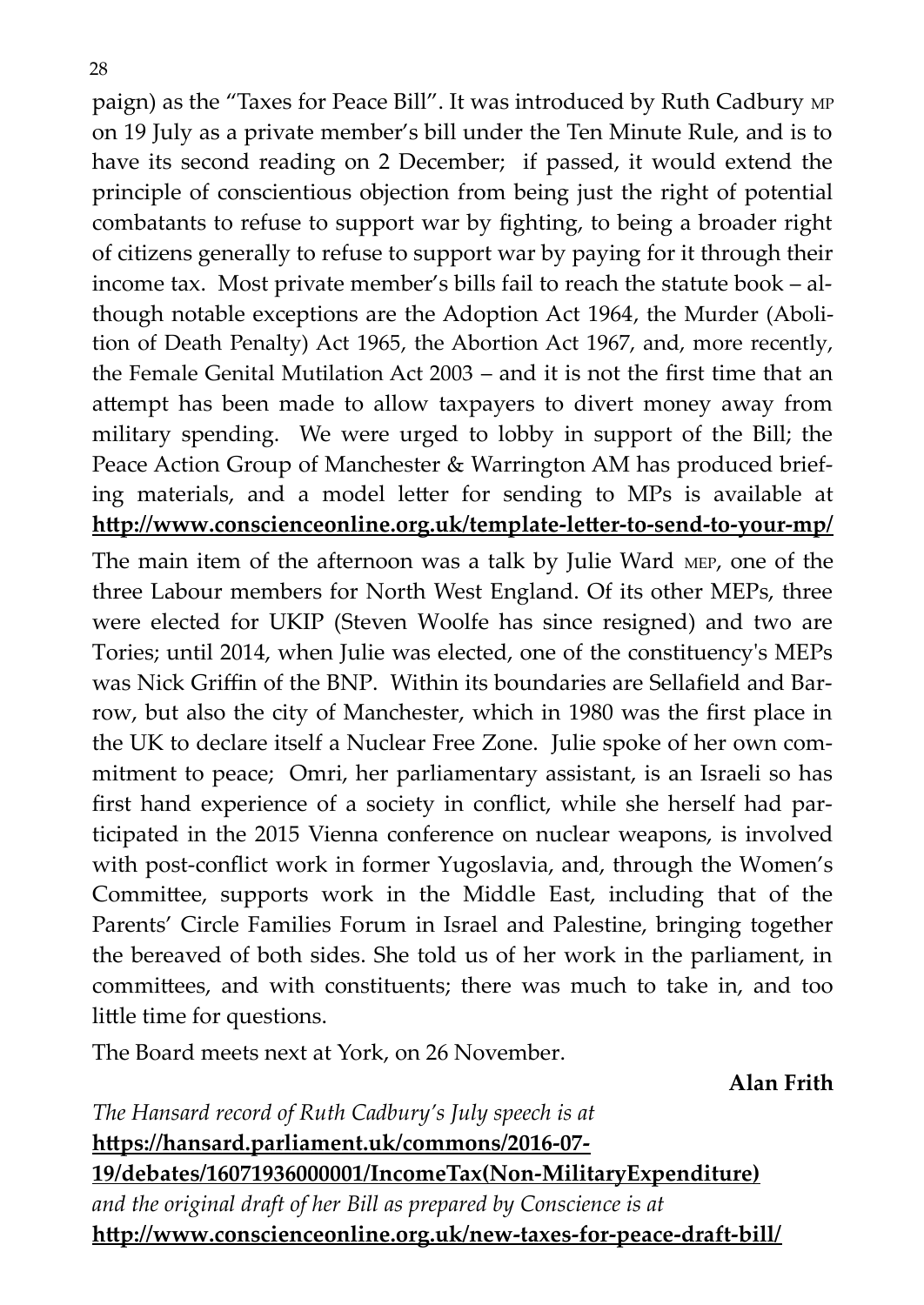29

#### *Bushido: the Soul of the Samurai*

Inazo Nitobe (1862-1933) was one of the first Japanese Quakers; his prayer, "I ask for daily bread …" is quoted in *Quaker Faith & Practice* (20.01). In 1899, while working in the United States, he wrote *Bushido; The Soul of Japan*, as an introduction for English-speaking readers to the samurai culture in which he himself was born. The book was published in 1905 and has often been reprinted; the cover of the most recent paperback edition (of which the AM Library at Victoria Terrace has a copy) praises his "fluid, poetic English style influenced by his Quaker philosophy", although some have found it an obstacle: "in style and content [the book] can today most charitably called quaint" (H. Paul Varley, *The Samurai*, 1970). Perhaps for the benefit of such teeth-gritting critics, Sean Michael Wilson (a Scot living in Japan) and the artist Akiko Shimojima have now adapted it as a graphic novel – ! – and, indeed, but for the change of the last word of the subtitle, quite faithfully. The original is not long – 193 pages, excluding the index – and all its seventeen chapters are rendered here, each starting with a double-page spread of (mainly) text before reverting to comic strip. A new introduction gives a potted biography of Nitobe, including a picture of a ¥ 5,000 banknote bearing his portrait, and (presumably as a sop to the most likely readership) one of a Japanese soldier crying "*YAA <sup>A</sup>A*!!" as he bayonets a bound and blindfold prisoner; this by way of illustration to the statement "He was strongly disappointed by Japan's withdrawal from the League of Nations after the Lytton Report condemned Japan's actions in Manchuria." However considering its *genre* and subject matter there is not too much for the squeamish reader to have to skip; and whereas the original tends to assume we all know that (for example) "the Quaker poet" is John Greenleaf Whittier (1807-92), this version names him and other authorities mentioned; "the English philosopher-scientist Francis Bacon (1561- 1626)" even rates a picture in Chapter 10, up from just a surname in Nitobe's own text. Whatever next?! Sean Michael Wilson has already adapted another Japanese work, *The Book of Five Rings –* a seventeenth-century classic, apparently. So too, of course, are *No Cross, No Crown* and Barclay's *Apology*; though I am not holding my breath for the graphic-novel version of either.

*Bushido: the Soul of the Samurai; A Graphic Novel from the Book by Inazo Nitobe, adapted by Sean Michael Wilson, illustrated by Akiko Shimojima.* Shambala Publications (U.S.), 2016; pbk, ISBN 978-1611802108 – £14.99 in U.K.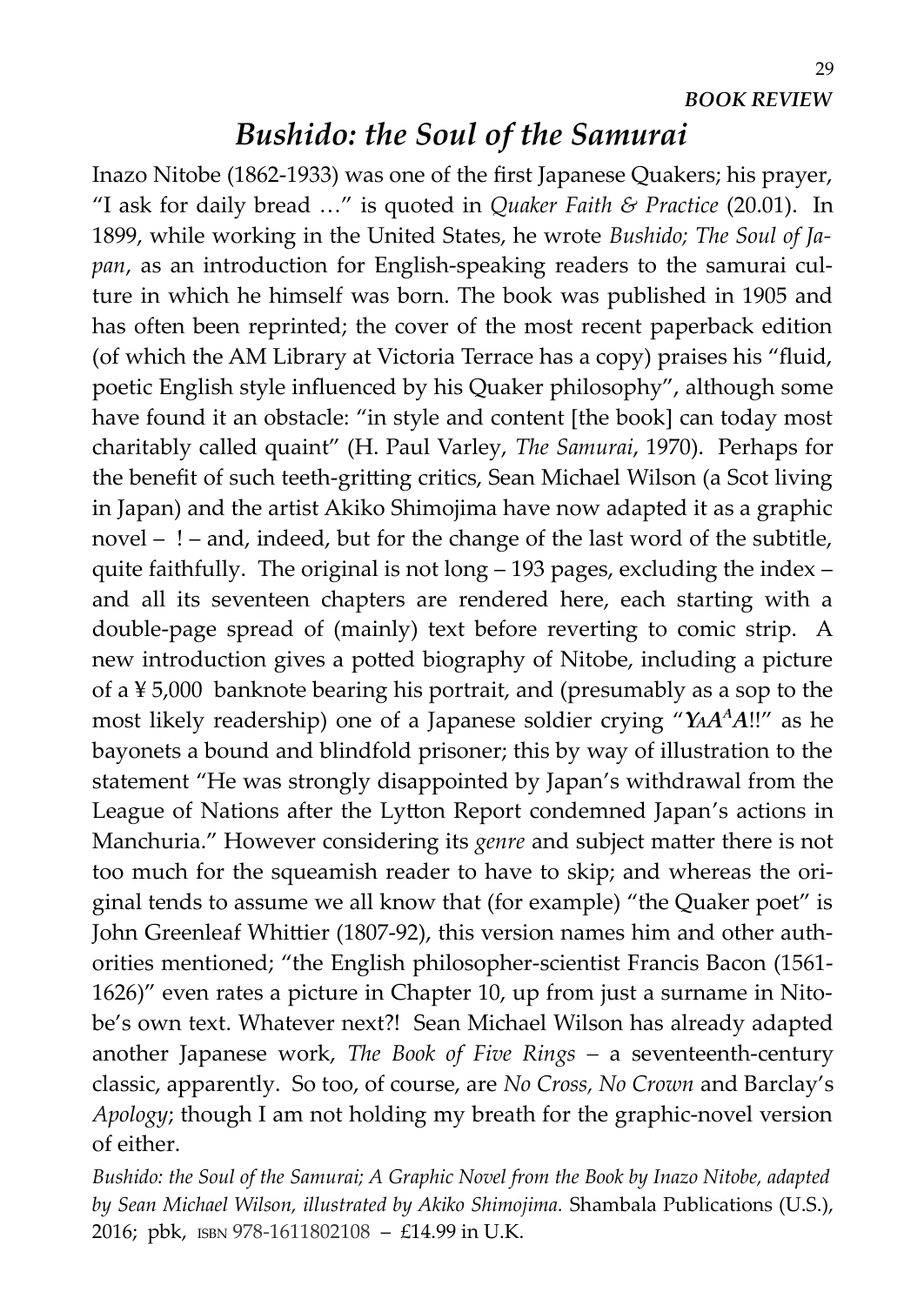#### **Minutes of Area Meeting held on Sunday 18 September 2016 at the Open Door, Morningside Road, Edinburgh**

#### **2016/09/01 Worship**

During opening worship *Quaker Faith & Practice* 24:54 has been read to us. Conflict is part of life and creative conflict resolution should be an important educational priority. By learning to value one another and by developing skills to resolve our own conflicts, we will improve the quality of our personal lives and the prospects for society.

#### **2016/09/02 Introductions**

We have ensured those present know each other's names and meetings. The attendance will be recorded in the concluding minute.

**2016/09/03 The minutes of our last meeting**, held on 23 July 2016 at St Andrew's Leckie Parish Church, Peebles, have been signed and entered in the minute book.

#### **2016/09/04 Matters Arising**

#### *Enquirers' Weekend* (Minute 15/05/05 refers)

We note that the Enquirers' Weekend, organized by South East Scotland Area Meeting on the request of General Meeting for Scotland, was held 2-4 September at the Conforti Institute, Coatbridge. There were eight participants from three Area Meetings. The evaluations of the weekend were positive.

#### **2016/09/05 Laying down the STIR Group**

Their task now complete, we agree to lay down the STIR Group, set up by minute 2014/10/13. We thank its members for their considerable work of reviewing the functioning of our Area Meeting.

#### **2016/09/06 Area Meeting report and Accounts 2015**

The full 2015 Annual Report and Accounts for South East Scotland Area Meeting were circulated by email to the Area Meeting contact list, along with the draft agenda and other papers for this meeting. John Phillips, clerk to Area Meeting Trustees, has prepared a brief summary of this document [*see page 3*] and Mark Hutcheson, Area Meeting Treasurer, has produced a financial summary using pie charts. Copies of these documents have been made available at our meeting today. John and Mark have presented the 2015 Report and Accounts, focusing on the summaries. They have answered our questions and heard our comments.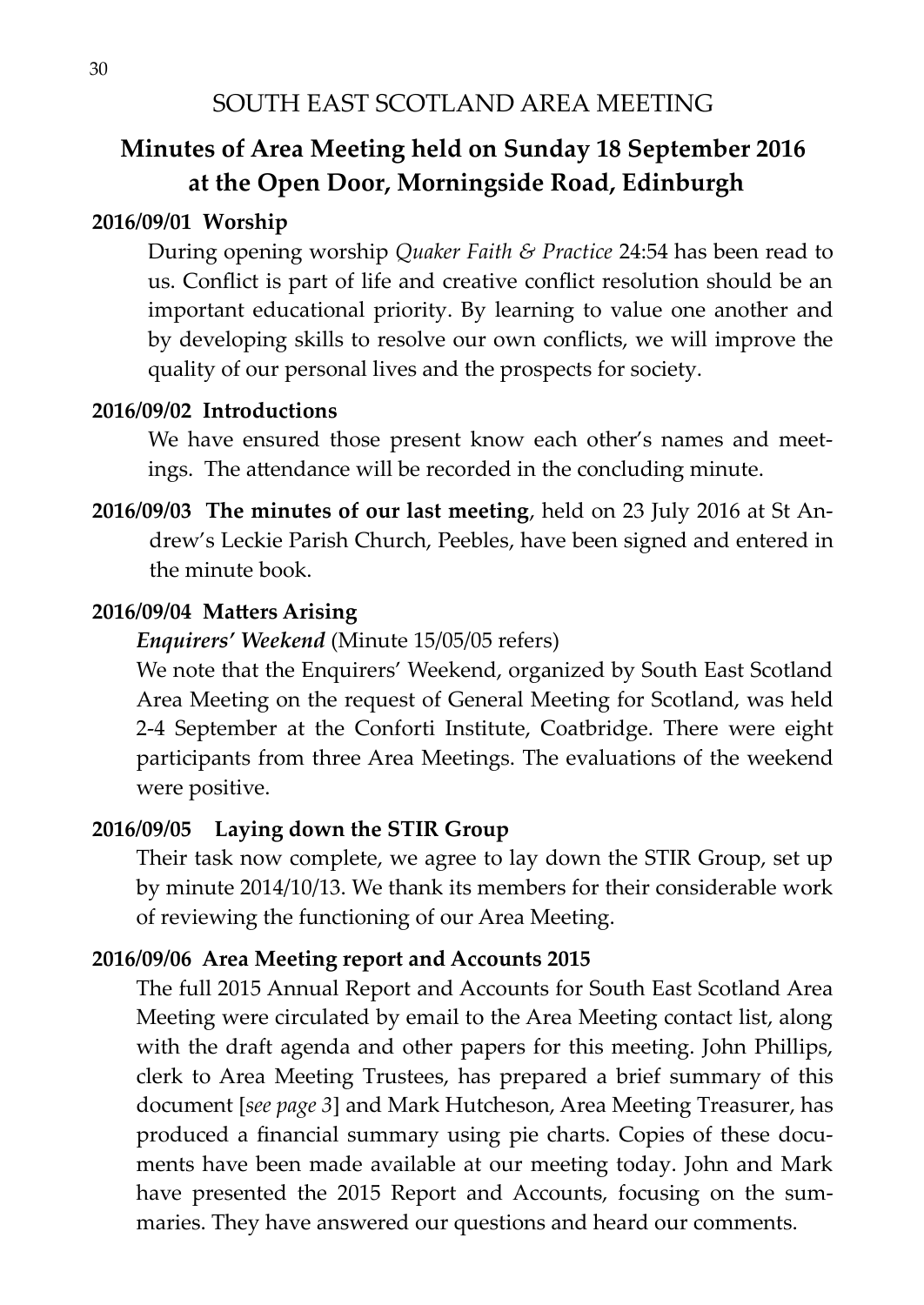The annual accounts were prepared by our accountant, assisted by the treasurers team. We note that our total net income for 2015 was £194,764, of which £118,808 is voluntary income, and our total expenditure was £183,715. Although this left us with a surplus of £11,049, Area Meeting income has dropped since last year, as donations are lower. However the total funds have risen because of a legacy received. Our reserves have recovered slightly but are still 60% of what is recommended for a charity.

We are pleased to note that we pay all our staff at least the living wage and we have now applied for accreditation with the Living Wage Foundation. Changes made to our meeting houses have not translated into a proportionate increase in the value of the property because of a fall in the property market. However they have made our meeting houses more comfortable. Income from our meeting houses does not fully cover running costs.

Our treasurer suggested that to improve our financial position we might consider increasing our donations or reducing our expenditure.

Our major donation each year is to Britain Yearly Meeting. We are contributing just over £110 per member, which is considerably less than the recommended amount of £150 per member. It is also less than the average contribution per member across Yearly Meeting of £148. We have heard that a possible remedy is to give local meeting treasurers a greater role in fundraising, to put more emphasis on personal contact, rather than relying on the contributions schedule. We need more information on what to give and why the money is needed.

The meeting received the Annual Report and Accounts for 2015, approved by Area Meeting Trustees on 19 July, 2016. We note that the accounts have been independently examined. We authorise the Area Meeting Clerk to sign the Annual Report and Statement of Accounts for 2015.

After this plenary session, we broke up into small groups to consider the following four questions. John and Mark noted our responses.

#### **a) Our contribution to Britain Yearly Meeting**

BYM requests annual contributions of £150 per member and is considering raising this to £200. AM's contribution, plus earmarked contributions have fallen short of this for several years. How can we increase our contribution? Could we consider increasing our contribution to GM?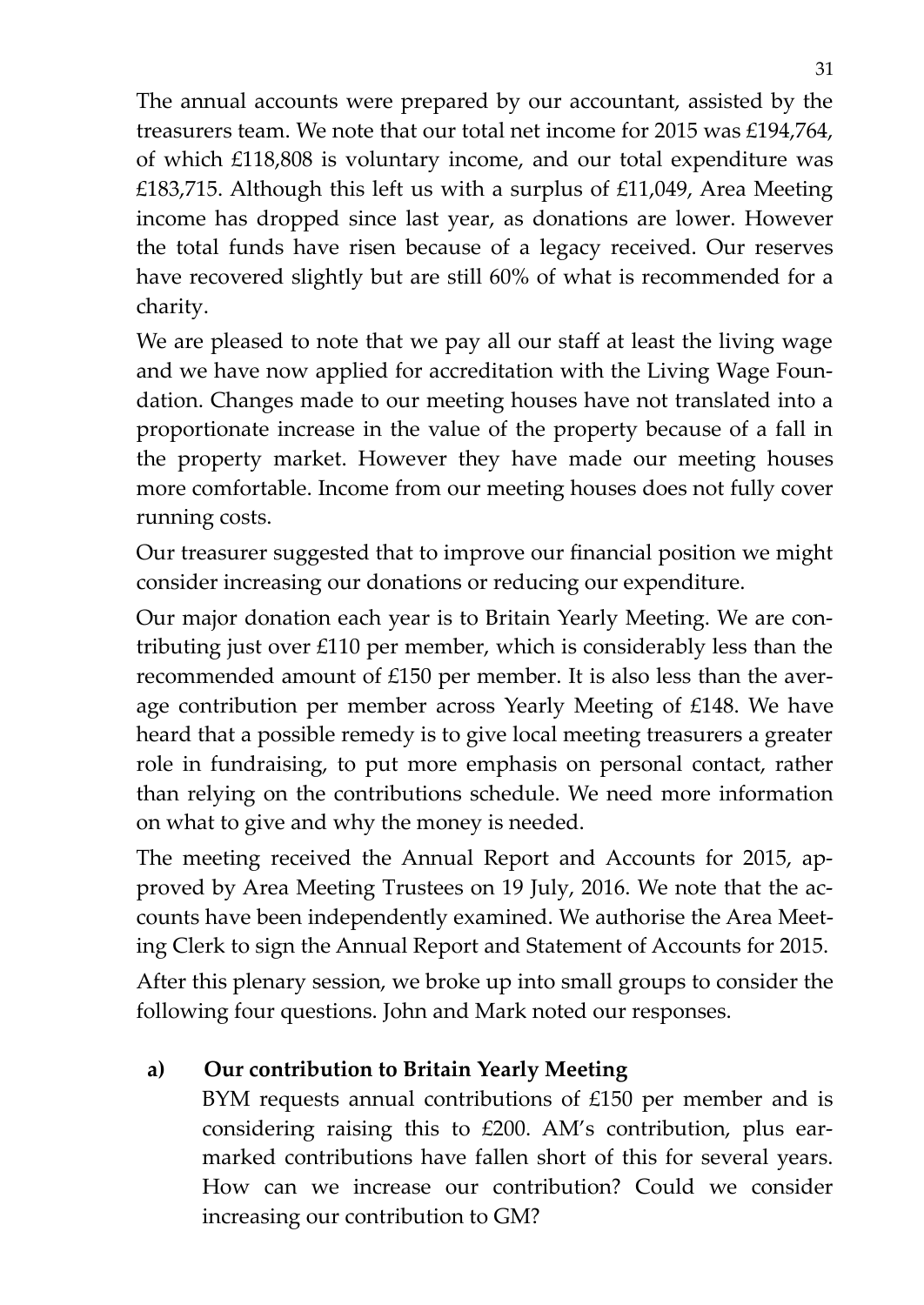#### **b) Annual Deficits on the AM Account**

We should try to use legacy income to rebuild AM reserves and for capital work such as buildings. Could members and attenders contribute more each year to build up our annual income further? What would be the most effective way of increasing our income?

**c) Can we do more to help our LMs to thrive?** Can we encourage greater interest and engagement with General Meeting and Yearly Meeting activities through additional support of our Local Meetings?

#### **d) Another flat on the 6 Upper Bow staircase in Edinburgh** Should trustees consider the purchase of a third flat on this staircase?

We thank John Phillips and Mark Hutcheson and the treasurer's team for their work in preparing the 2015 Annual Report and Accounts and for presenting them to us today.

#### **2016/09/07 Membership matters**

#### **a) Pascoe Harvey**

Sarah Martin and Phil Lucas met with Pascoe on 3 August, 2016. The report of the visit has been read to us by our assistant clerk.

Brought up in the Church of England, Pascoe has also explored other faith traditions. He first encountered Quakers as an undergraduate in Norwich and was attracted by their attitude to same sex marriage. He is now active in the life of Central Edinburgh Meeting and the Quaker Students' Society in Edinburgh. The Quaker questioning approach to matters of faith sits well with him. He feels the time is right to make the commitment of membership of the Quaker community.

We are pleased to accept Pascoe into membership of this Area Meeting and ask John Phillips to welcome him and inform Central Edinburgh Meeting.

#### **b) Mark Borthwick**

Rufus Reade and Marian Grothey met with Mark on 11 August, 2016. The report of the visit has been read to us by Rufus Reade.

Mark has been influenced by the Baptist tradition of his parents and by Buddhism. His introduction to Quakerism was through the Quaker Society at Edinburgh University, where he is currently studying theology. He attends Portobello & Musselburgh Meeting and Edinburgh Central Meeting and feels the time is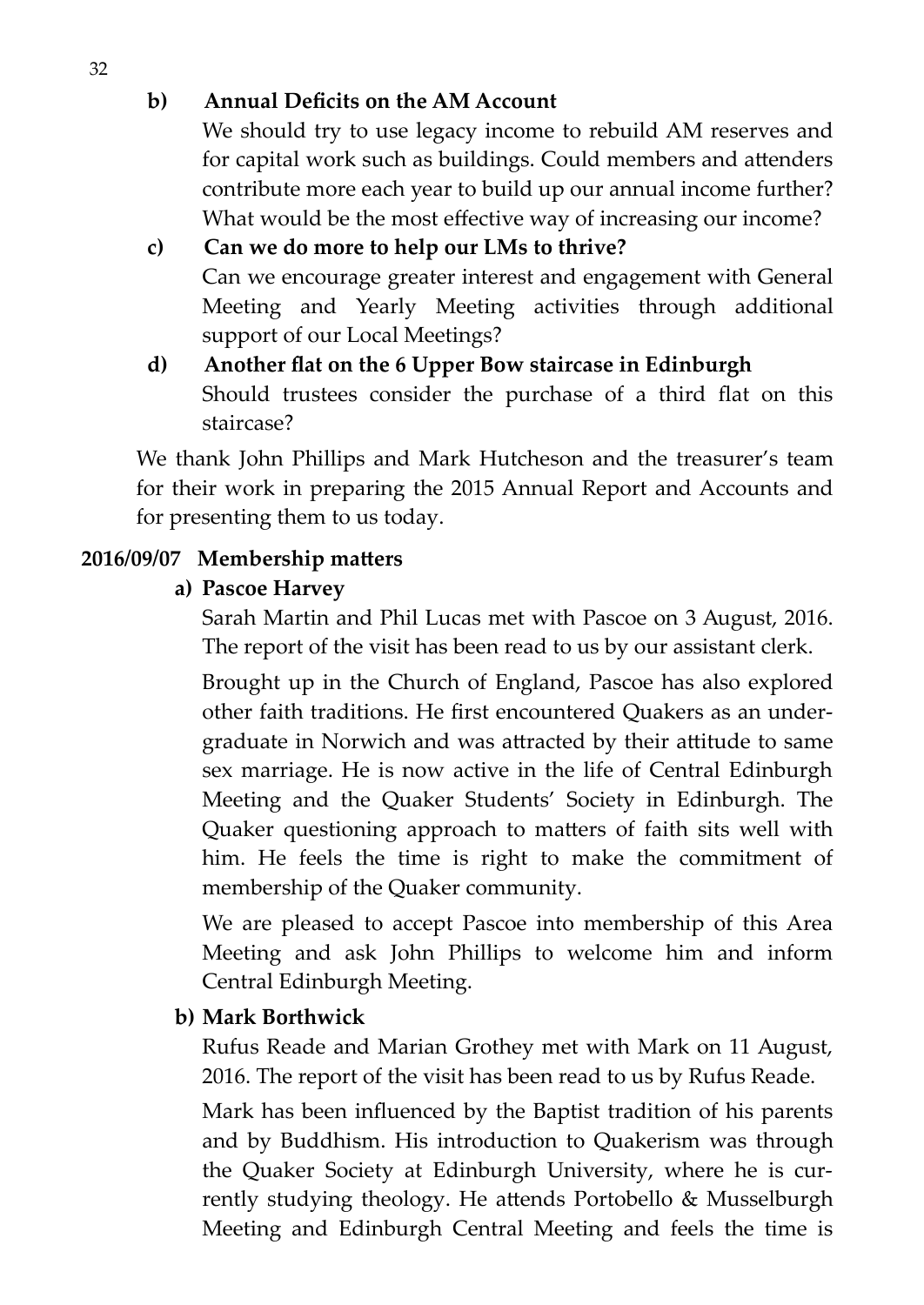right for him to join and play a fuller part in the Religious Society of Friends.

We are pleased to accept Mark into membership of this Area Meeting and ask Rufus Reade to welcome him and inform Portobello & Musselburgh Meeting.

#### **c) Esther Shreeve**

Susie Reade and Chris Booth met with Esther on 13 August, 2016. The report of the visit has been read to us by Chris Booth.

Esther has had a professional interest in church history and strong links to Methodism. She attends South Edinburgh Meeting and feels at home with Quaker ways, especially the questioning approach of Advices and Queries. Living out her faith in the world is important to her and she sees politics and faith as two sides of the same coin. She values the support of being in a Quaker community of like-minded people and wishes to join the Religious Society of Friends.

We are pleased to accept Esther into Membership of this Area Meeting and ask Rufus Reade to welcome her and inform South Edinburgh Meeting.

#### **Termination of Membership**

**Kathleen Maxwell** of Central Fife Local Meeting has emailed the clerk asking for her membership of the Religious Society of Friends to be terminated. We understand that Kathleen's decision has been made after long and careful thought and that she does not wish a visit to discuss the matter. We agree to Kathleen's request and ask our Assistant Clerk (Membership) to amend our records.

We wish Kathleen well.

#### **Record of death**

We record the death of Douglas Nelson, of Central Fife Local Meeting, on 4 August, 2016. His funeral was held on 19 August, after the manner of Friends.

#### **2016/09/08 Central Fife Local Meeting memorial minute for James Lewis**

We have received the following minute from Central Fife Local Meeting:

#### *James Glanville Lewis memorial minute 15th July 1923 - 9th July 2015*

*Jim Lewis was born in South Wales, attended a public school and was called up early in the Second World War serving in Burma. He was captured there and*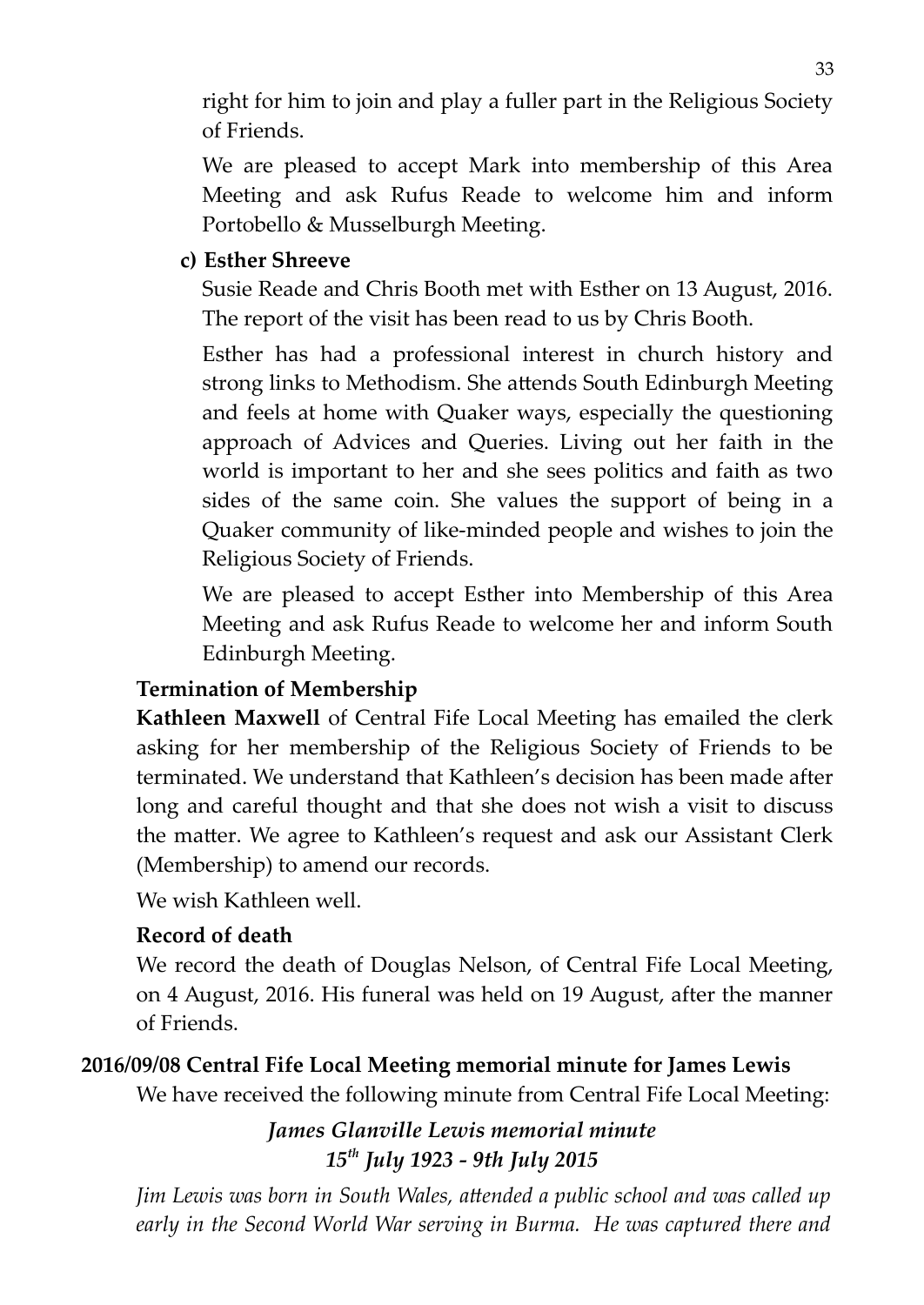*undertook forced labour on the railway construction; this was a very difficult time for him. Subsequently he joined the civil service in London and, while there, volunteered in local youth clubs.*

*In the late 1950s Jim trained as a youth worker and became involved with Friends quite quickly becoming a member. From 1965 to 1988 he worked for the local authority in Fife retiring as a senior member of staff in the youth and community service. He never gave up his involvement with local community activities and was associated in a practical way with a number of independent youth organisations. He lived in Glenrothes where he brought up his adopted son and was a key figure in establishing the town's Summer Festival. On retiring from the Regional Council he joined Kirkcaldy District as a Labour Councillor until it was abolished in 1996. At the time of his death, Jim was still an active member of NHS Fife's users' panel. He had never been a patient in hospital before dying, after a short illness in Kirkcaldy's Victoria Hospital.*

*Jim was one of the founder members of what is now Central Fife local Quaker meeting. He was actively involved with it during the 1960s and 1970s focusing his attention on Friends at a local level. Over the last decade or two he maintained contact with the Meeting, but attending became difficult for him.*

> *Laurie M. Naumann 28th February 2016*

We note this minute.

#### **2016/09/09 Central Fife L. M. memorial minute for Douglas Nelson**

We have received the following minute from Central Fife Local Meeting:

#### *Douglas Nelson memorial minute 9 th September 1928 - 4th August 2016*

*Douglas Nelson was an only child, born a birthright Quaker in London. The family moved to Edinburgh when he was eight. He had very fond memories of living in Colinton on the edge of the Pentlands, cycling to George Watson's School and having family holidays on Arran as well as enjoying the company of local cousins.* 

*After gaining a civil engineering degree Douglas qualified as a planning officer, working in the north of England and in Dumfries where he met Inge from Denmark, then depute matron at the Crichton Royal Hospital. They married in 1957 and moved to Fife in the mid 1960s, Douglas eventually retiring as the Director of Planning for Kirkcaldy District Council.* 

*Douglas was active in the local Quaker meetings in Dumfries, St Andrews and Kirkcaldy. In each of these places, he and Inge are particularly remembered for the warm welcome they gave to young people attending for the first time, and*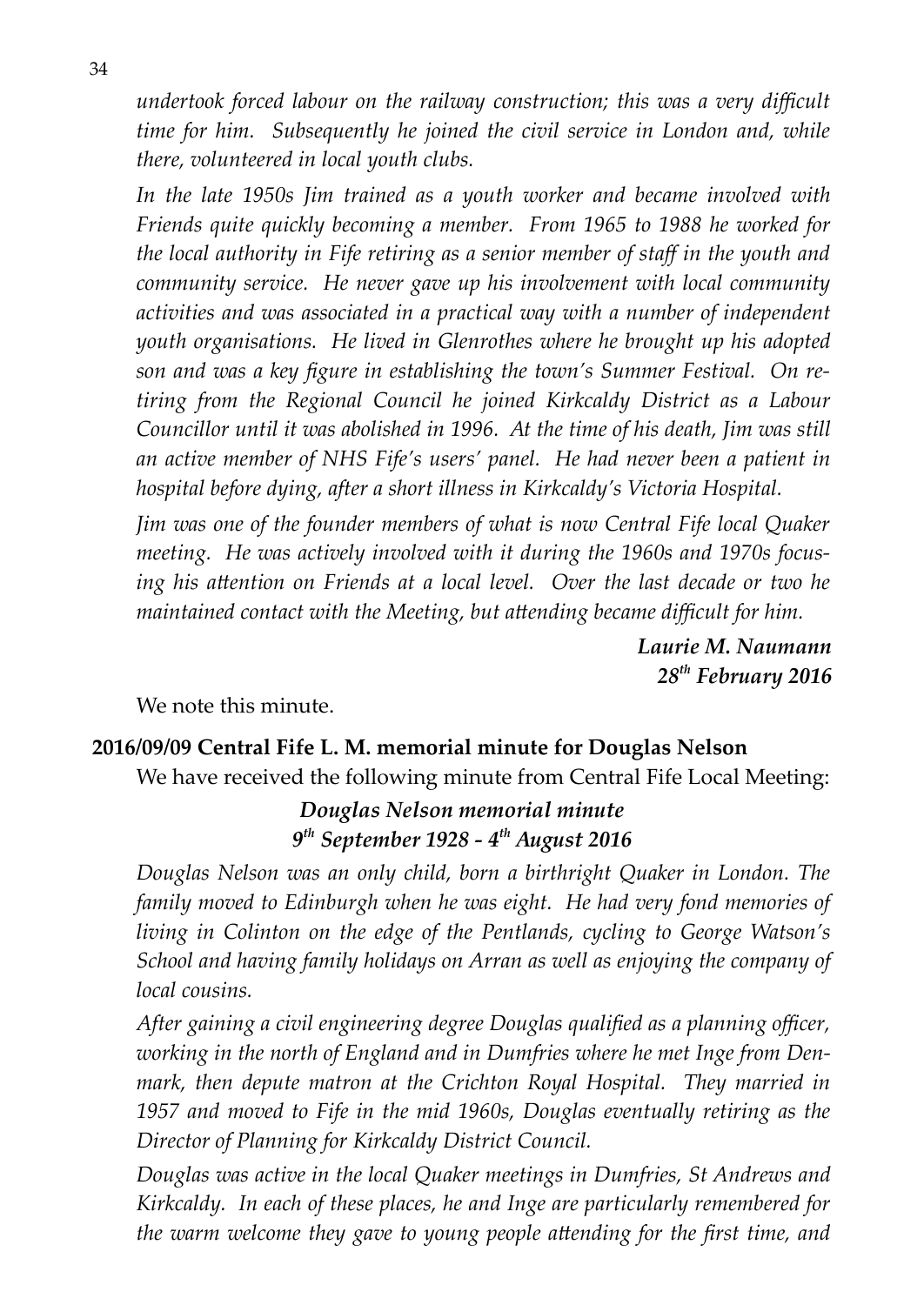*also for the hospitality they offered many of them and others in their own home. In Central Fife, for many years, Douglas was much appreciated as the mainstay of the local meeting, preparing the room and cheerfully welcoming all Friends on arrival. Sadly Douglas's dear Inge's health deteriorated and he spent much of his retirement as a widower, but her presence continued very much to be around him in his home.*

*Douglas held a number of key Quaker roles including being the treasurer of both General Meeting for Scotland and the Dundee Friends' Property Trust for a number of years and he also undertook a variety of specific tasks for the Yearly Meeting.*

> *Laurie M. Naumann 29 August 2016*

We note this minute.

#### **2016/09/10 Central Edinburgh Local Meeting Minute**

We have received the following minute from Central Edinburgh Local Meeting:

#### *2016/09/06 Recording of deaths:*

*We record with sadness the death of our dear Friend Douglas Nelson. Douglas was a long-standing Friend and a member of Central Fife Meeting, and he worshipped with us very frequently when he was able. We remember with pleasure his sense of humour, and ability to clarify difficult issues in our Meetings for Business with kindness and insight. We send this Minute to South-East Scotland Area Meeting.*

*Margaret Mortimer, clerk*

We note this minute.

#### **2016/09/11 Memorial Meeting for Douglas Nelson**

The clerk of Central Fife Local Meeting, Laurie Naumann, has requested that a Memorial Meeting be held for Douglas Nelson. He suggests it be in Edinburgh Quaker Meeting House and that responsibility for the meeting be shared by Area Meeting and Central Fife.

We agree to this, and ask Simon Jackson to liaise with Laurie Naumann in organising this.

#### **2016/09/12 Testimonies Concerning Deceased Friends**

Through their clerk, Margaret Mortimer, Friends in Central Edinburgh Local Meeting have raised what they see as a lack of consistency in our practice of remembering deceased Friends.

We ask our Clerks to remind Local Meetings of our practice as set out in our 'Gold Minutes' and *Quaker Faith & Practice* 4.27-30.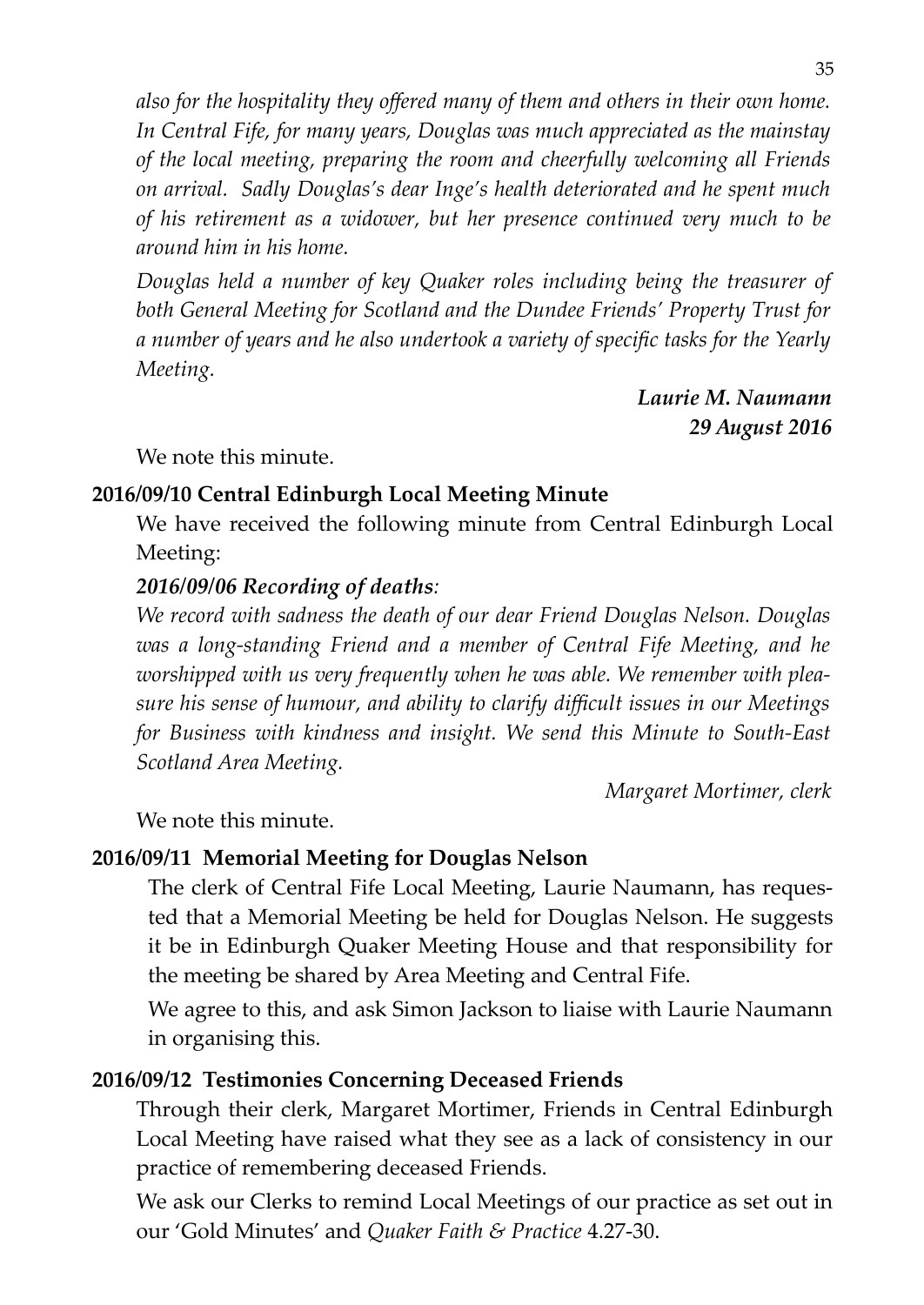We remind ourselves that testimonies concerning deceased Friends are not obituaries but records of our thankfulness for the Grace of God in a human life.

#### **2016/09/13 Nominations Committee Report**

#### *1. Appointments*

Nominations Committee has brought forward the names of the following Friends:

#### *To serve from October 2016 to end of September 2019:*

- a. Pastoral Care & Oversight Sue Proudlove, Central Edinburgh
- b. Meeting House Management Committee Rosemary Hartill, Central Edinburgh
- c. Prison Chaplaincy, job share Jenny Copsey and Marianne Butler, both Kelso.

*It was noted that this excludes the task of providing direct financial assistance to newly-admitted prisoners (See AM minute 2016/07/04): Nominations Committee are looking for a Friend to undertake this task.*

#### *To serve from October 2016 to end of September 2018:*

- d. Registering Officer Rufus Reade, South Edinburgh
- e. Deputy Registering Officer Kerstin Phillips, Central Edinburgh.

#### *To serve from October 2016 to end of September 2017:*

f. Nominations Committee – Don Stubbings, Central Edinburgh.

We appoint these Friends accordingly.

#### 2. *Release from service*

Madeline Patterson (Central Edinburgh) has asked to be released from service as Elder, as she is having mobility problems. We agree to this with immediate effect and thank her for her service.

3. *Completion of service*

We note that Rhoda MacKenzie (Central Edinburgh, Library Committee), Brian Mayes (Central Edinburgh, Meeting House Management Committee) and Ken Jobling (Central Edinburgh, Meeting House Management Committee) have completed their terms of service.

We thank these Friends for the work they have done for Area Meeting.

We thank Nominations Committee for preparing this report.

#### **2016/09/14 Sale of red poppies at Edinburgh Quaker Meeting House**

Further to minute, 2016/01/09, our Assistant Clerk has reminded us of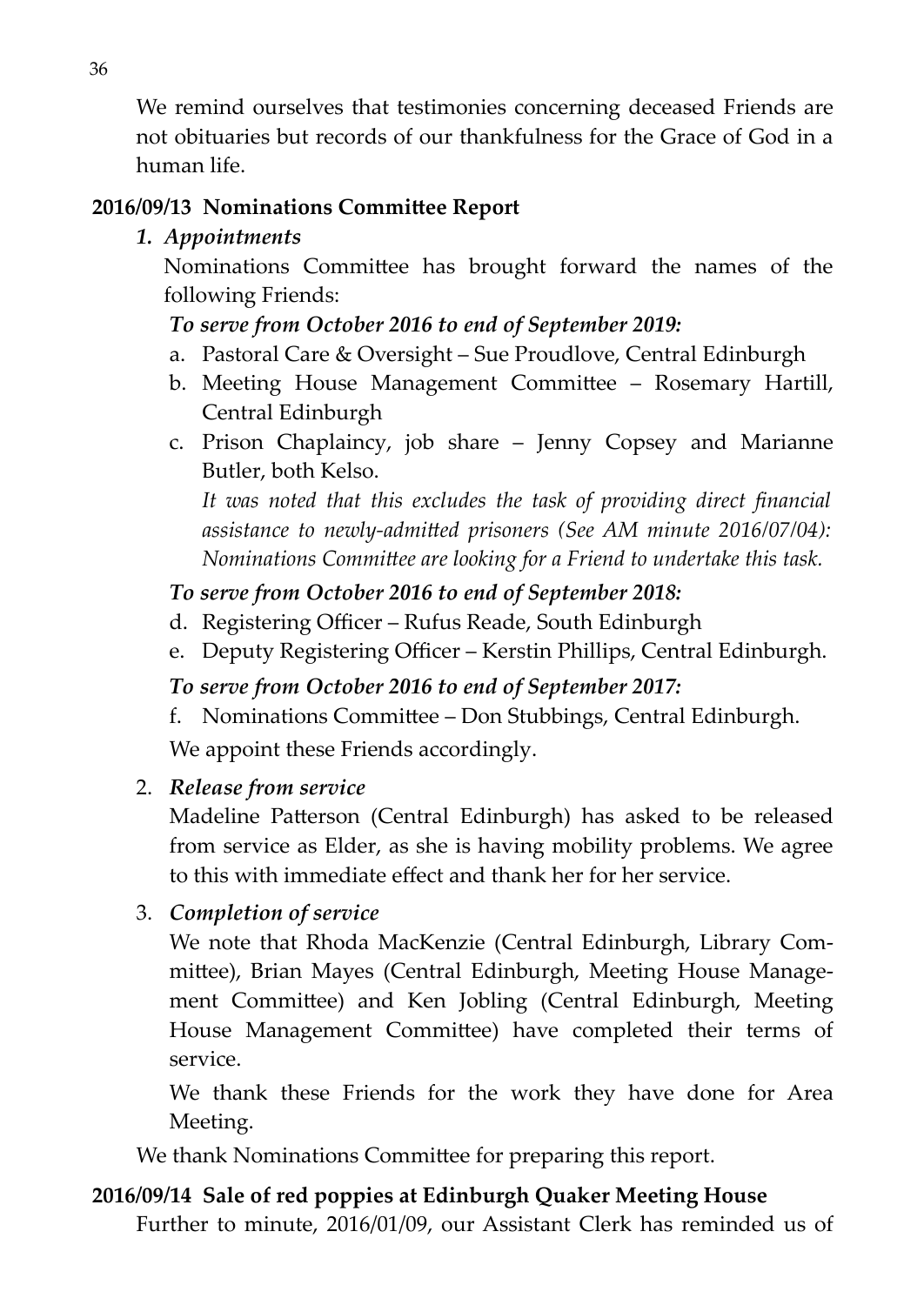the issue brought to us by East Lothian Local Meeting and of our earlier consideration of this. An email from the managers of Edinburgh Quaker Meeting House has been read out, as they are prevented from being with us today.

We agree we wish to make a statement about Quakerism by continuing to sell white poppies at the Meeting House.

We feel that selling red poppies is increasingly a way of endorsing the military, through the influence of the British Legion. We recognize that the symbolism of the red poppy is being changed.

We wish to stop selling red poppies at the Meeting House.

We ask our Clerk to communicate our decision to the Earl Haig Fund.

#### **2016/09/15 Militarisation in Scottish society**

See Minute 2014/10/06 'Minute from South Edinburgh Local Meeting on militarisation in society'.

In 2014, our Friend David Turner brought his personal concern about increasing militarisation in Scottish society to South Edinburgh Local Meeting, which supported it. In time this became the concern of South East Scotland Area Meeting and General Meeting for Scotland, and a priority area of work for Mairi Campbell-Jack, the Scottish Quaker Parliamentary Engagement Officer.

We note that a joint Quaker/Forces Watch petition on the military presence in Scottish schools, which was signed by over 1000 signatories, was given a preliminary hearing by the Public Petitions committee of the Scottish Parliament on 15 September. Mairi introduced the petition, which called for greater scrutiny, guidance and consultation on armed forces visits to schools. The Committee decided to write to the Scottish Government, the Ministry of Defence and the Convention of Scottish Local Authorities (COSLA) for more information. There will then be an opportunity to respond to the information they submit, so a public dialogue about the issue has been opened up. There was press coverage of the Petitions Committee discussion.

We welcome this news.

#### **2016/09/16 Young Quaker Participation Day December 2016**

Meeting for Sufferings provide an annual opportunity for young people to participate in Yearly Meeting business alongside Meeting for Sufferings. This year it will be held on Saturday, 3 December in Friends House. Britain Yearly Meeting will cover the travel and accommodation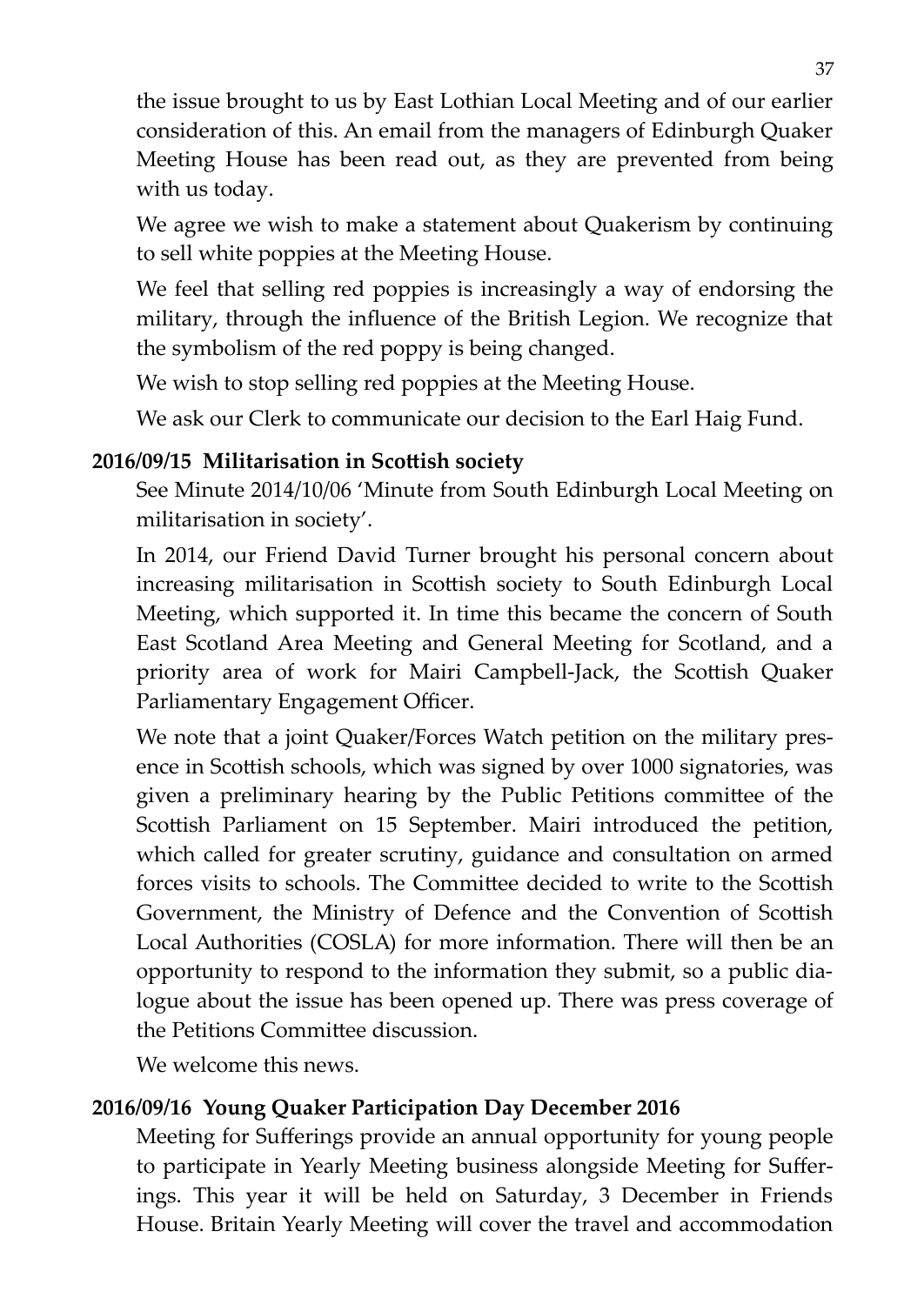costs of young people attending.

We ask our clerks to find up to four young Friends to represent us at this event. Given that the deadline for applications is 20 November, we ask that they be appointed by between meetings procedure.

Depending on the age of the young people appointed, there may be a requirement for a Responsible Adult to give support, in which case we ask our clerks to find a suitable person to act in this capacity. We understand that if the Responsible Adult is not the Meeting for Sufferings representative, Area Meeting will be responsible for their expenses.

#### **2016/09/17 Correspondence and notices**

*1. Speaker from the Quaker United Nations Office (QUNO) in Geneva*

Polmont Local Meeting has suggested Area Meeting consider taking up the invitation to host a QUNO speaker. We ask our clerks to follow this up.

2. We have received a letter of thanks and an attractive card from Emmie Touwen, on behalf of the All-Age Gathering Planning Committee of Europe and Middle East Young Friends. Our donation helped provide bursaries to enable more Friends to attend the Gatherilng. Also enclosed is the Epistle from the 2016 gathering.

#### 3. **Edinburgh World Justice Festival**

*Migration Gathering – Challenging Myths: Respond Positively* Saturday 8 October, 1.30 – 6.30 pm, Augustine United Church, 41 George IV Bridge, Edinburgh EH1 1EL [\[](https://ewjfgathering2016eventbrite.co.uk/)*See page 19*]

**4. Creating a just Scotland – Transforming our land and taxation policies**

A symposium on economic justice arranged by the GM Parliamentary Liaison Function Group, 29 October, 10.00 - 11.50 am, Out of the Blue Drill Hall, Dalmeny Street, Edinburgh EH6 8RG. Speakers: Richard Murphy, Lesley Riddoch, Andy Wightman MSP

Further information: Mairi Campbell-Jack [mairic@quaker.org.uk](mailto:mairic@quaker.org.uk) [*See page 22*]

#### **5. "So you've read** *Quaker Faith & Practice***, what next?"**

4-6 November at Woodbrooke. This event is in partnership with the Book of Discipline Revision Preparation Group.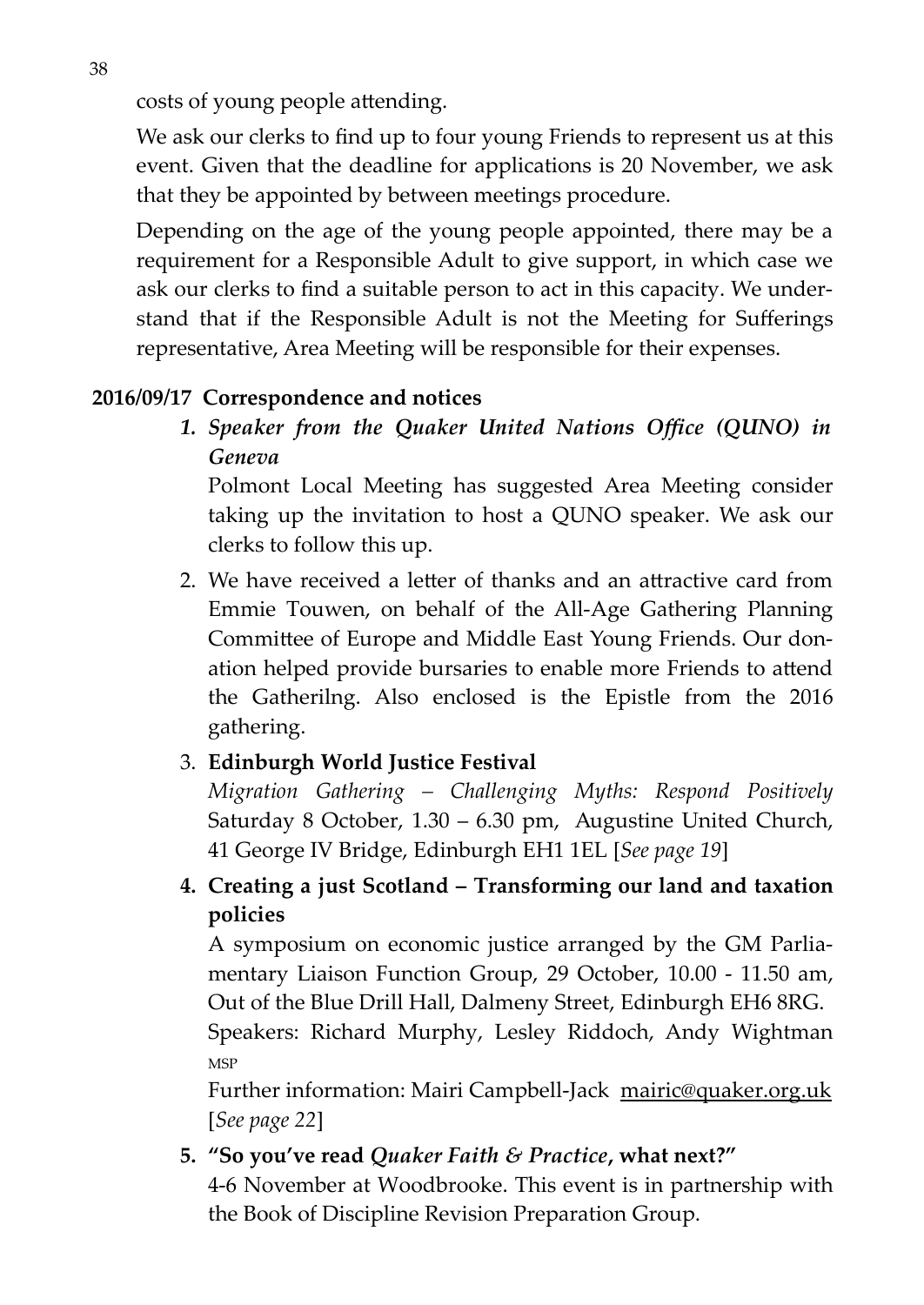#### **2016/09/18 Closing minute**

22 members and two attenders representing six Local Meetings have attended all or part of this Area Meeting, as indicated below:

| Central   | Central Fife | East Lothian | Kelso     | Penicuik |
|-----------|--------------|--------------|-----------|----------|
| Edinburgh |              |              |           |          |
| $9 + 2As$ |              |              |           |          |
| Polmont   | Portobello & | South        | Tweeddale |          |
|           | Musselburgh  | Edinburgh    |           |          |
| -         |              |              | -         |          |

We next meet on Saturday 19 November at the Quaker Meeting House, 7 Victoria Terrace, Edinburgh EH1 2JL at 11.00 am.

> (Signed) **Elizabeth Allen, Clerk**

# **Explanatory notes and additional information**

In Oliver Grothey's poem (pp. 16-18), "Allemanfun" [*line 38*] is a German Saturday school that Oliver used to attend; "A-Worth" [*line 209*] is the evening entertainment at Shindig at which anyone can do a 'turn'; and "the Spectacular Six" [*last line*] were the group, including himself, that met at the Thinking Tree. A "Whatsapp status message" [*line 132*] is (the Editor understands) a statement of a person's current mood, feeling or *Weltanschauung*, which, visible to would-be callers to his/her mobile phone, saves their having to ask.

Shindig – the Northern Friends Summer Shindig, which this year took place 30 July - 6 August, at Ackworth School, Pontefract, West Yorkshire – is an annual event, open to those aged 11 to 16. It aims to be "A spiritual adventure with fun, laughter, new friends, visiting speakers, discussions, art, crafts, worship and games." For more information, contact Bronwen Currie (01496 850 006) or **[summershindig@gmail.com](mailto:summershindig@gmail.com)**.

Oliver also refers more than once to "Link" events; the Scottish Link Group runs activities for 13-17 year-olds: "day events, social gatherings or residential weekends for young Quakers to come together to have fun, build friendships and explore Quakerism". There is more information at **<http://www.yqspace.org.uk/>;** the contact person is Jennifer Hodson (**jhodson545@hotmail.co.uk** ).

See also page 15, for details of a forthcoming young people's event.